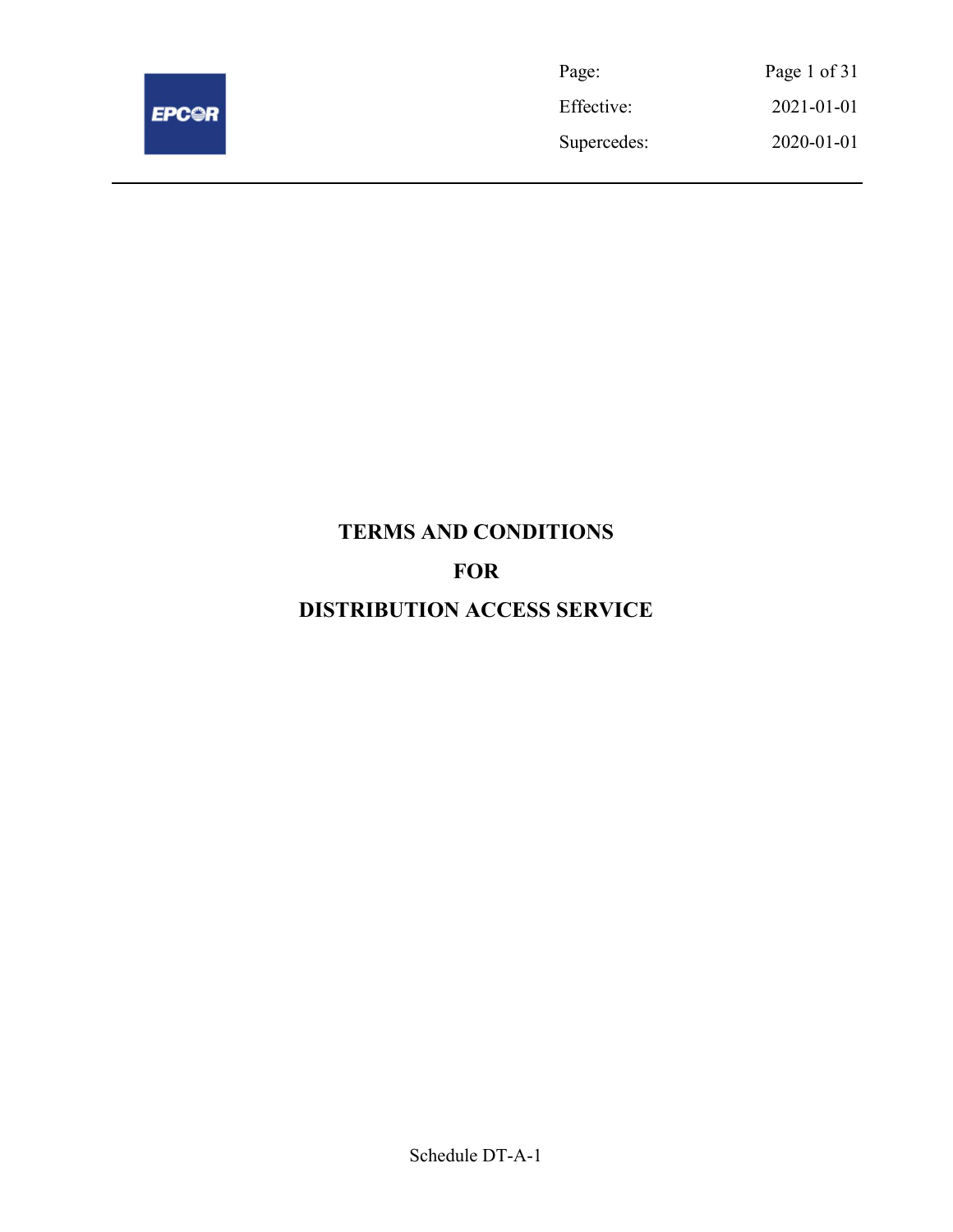

Page: Page 2 of 31 Effective: 2021-01-01 Supercedes: 2020-01-01

## **TABLE OF CONTENTS**

| 2.1  |                                                                    |  |
|------|--------------------------------------------------------------------|--|
| 2.2  |                                                                    |  |
| 2.3  |                                                                    |  |
| 2.4  |                                                                    |  |
|      |                                                                    |  |
| 3.1  |                                                                    |  |
| 3.2  |                                                                    |  |
| 3.3  |                                                                    |  |
| 3.4  |                                                                    |  |
| 3.5  |                                                                    |  |
| 3.6  |                                                                    |  |
| 3.7  |                                                                    |  |
| 3.8  |                                                                    |  |
|      |                                                                    |  |
| 4.1  | Customer Inquiries Related to Emergency Situations and Outages 11  |  |
| 4.2  |                                                                    |  |
|      |                                                                    |  |
| 5.1  |                                                                    |  |
| 5.2  |                                                                    |  |
| 5.3  |                                                                    |  |
|      |                                                                    |  |
| 6.1  |                                                                    |  |
| 6.2  |                                                                    |  |
| 6.3  |                                                                    |  |
| 6.4  | Billing Period and Information for Distribution Access Service  15 |  |
| 6.5  |                                                                    |  |
| 6.6  |                                                                    |  |
| 6.7  |                                                                    |  |
| 6.8  |                                                                    |  |
| 6.9  |                                                                    |  |
| 6.10 |                                                                    |  |
|      | <b>ARTICLE 7- DISCONTINUANCE OF DISTRIBUTION ACCESS SERVICE 18</b> |  |
| 7.1  |                                                                    |  |
| 7.2  |                                                                    |  |
| 7.3  |                                                                    |  |
|      |                                                                    |  |
| 8.1  |                                                                    |  |
|      |                                                                    |  |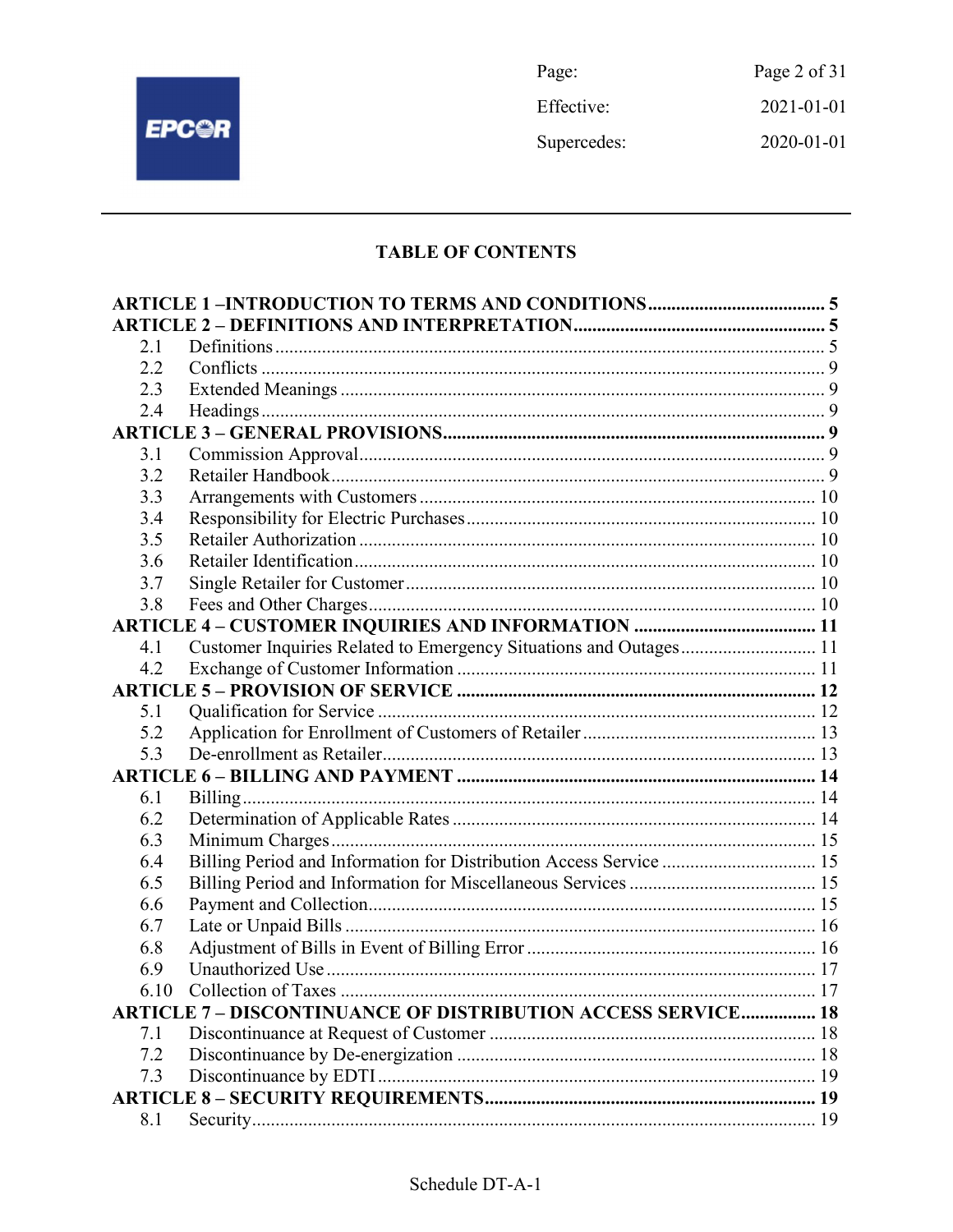

Page: Page 3 of 31 Effective: 2021-01-01 Supercedes:  $2020 - 01 - 01$ 

| 8.2  |                                                                              |  |
|------|------------------------------------------------------------------------------|--|
| 8.3  |                                                                              |  |
| 8.4  |                                                                              |  |
| 8.5  |                                                                              |  |
|      |                                                                              |  |
| 9.1  |                                                                              |  |
| 9.2  |                                                                              |  |
| 9.3  |                                                                              |  |
| 9.4  |                                                                              |  |
| 9.5  |                                                                              |  |
| 9.6  |                                                                              |  |
|      |                                                                              |  |
| 10.1 |                                                                              |  |
| 10.2 |                                                                              |  |
|      |                                                                              |  |
|      |                                                                              |  |
| 11.2 |                                                                              |  |
| 11.3 |                                                                              |  |
|      |                                                                              |  |
| 12.1 |                                                                              |  |
| 12.2 |                                                                              |  |
| 12.3 |                                                                              |  |
| 12.4 |                                                                              |  |
|      |                                                                              |  |
| 13.1 |                                                                              |  |
| 13.2 |                                                                              |  |
| 13.3 |                                                                              |  |
| 13.4 |                                                                              |  |
| 13.5 |                                                                              |  |
| 13.6 |                                                                              |  |
| 13.7 |                                                                              |  |
| 13.8 |                                                                              |  |
|      |                                                                              |  |
|      |                                                                              |  |
|      |                                                                              |  |
|      | <b>ARTICLE 14 - ADDITIONAL PROVISIONS RELATING TO SERVICES  29</b>           |  |
| 14.1 | Independent System Operation or Transmission Facility Owner Requirements  29 |  |
| 14.2 |                                                                              |  |
| 14.3 |                                                                              |  |
| 14.4 |                                                                              |  |
| 14.5 |                                                                              |  |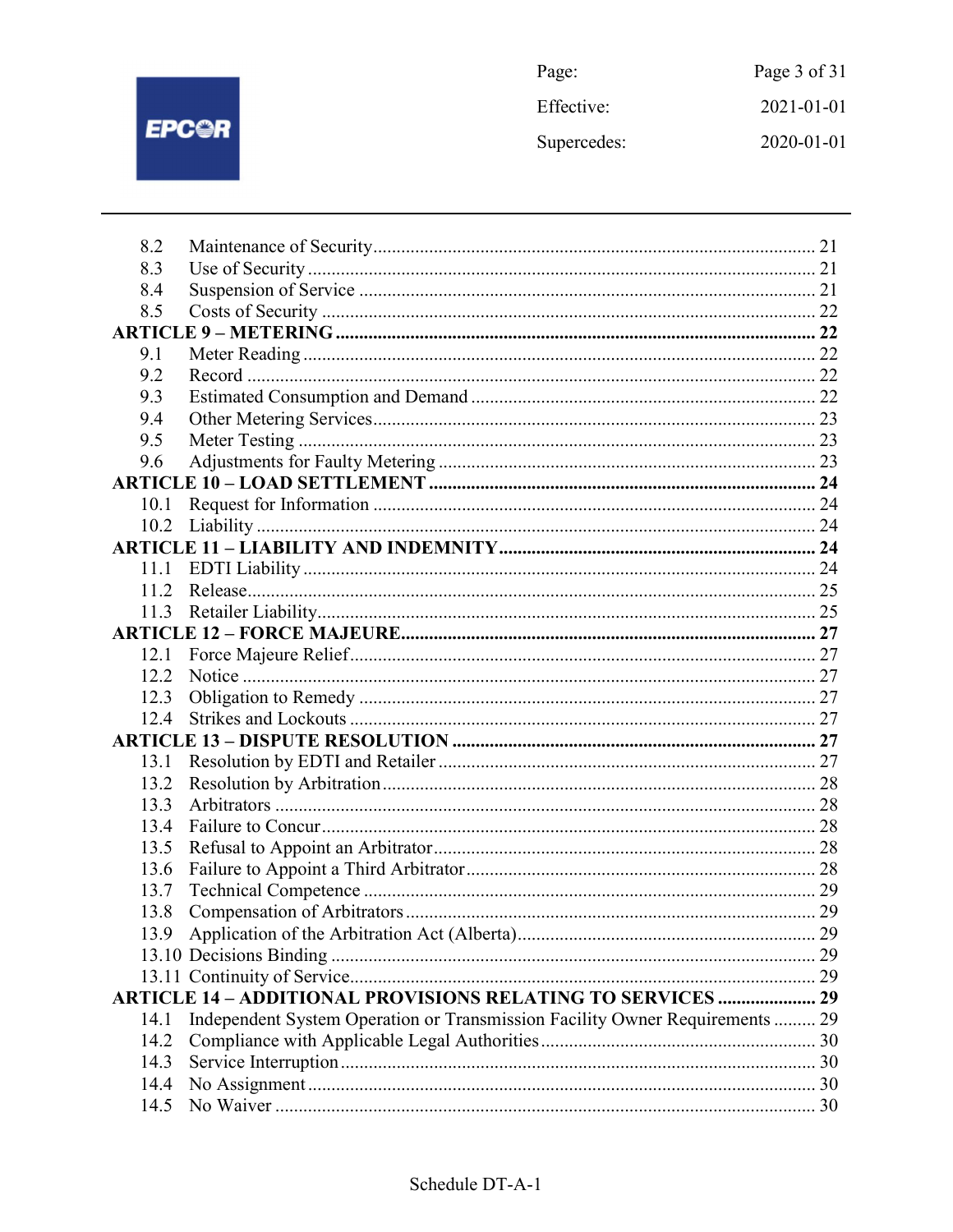| <b>EPC@R</b> | Page:       | Page 4 of 31 |
|--------------|-------------|--------------|
|              | Effective:  | 2021-01-01   |
|              | Supercedes: | 2020-01-01   |
|              |             |              |

| 14.6 | ل در ۱۳۵۰، ۱۳۵۰، ۱۳۵۰، ۱۳۵۰، ۱۳۵۰، ۱۳۵۰، ۱۳۵۰، ۱۳۵۰، ۱۳۵۰، ۱۳۵۰، ۱۳۵۰، ۱۳۵۰، ۱۳۵۰، ۱۳۵۰، ۱۳۵۰، ۱۳۵۰، ۱۳۵۰، ۱۳ |
|------|---------------------------------------------------------------------------------------------------------------|
|------|---------------------------------------------------------------------------------------------------------------|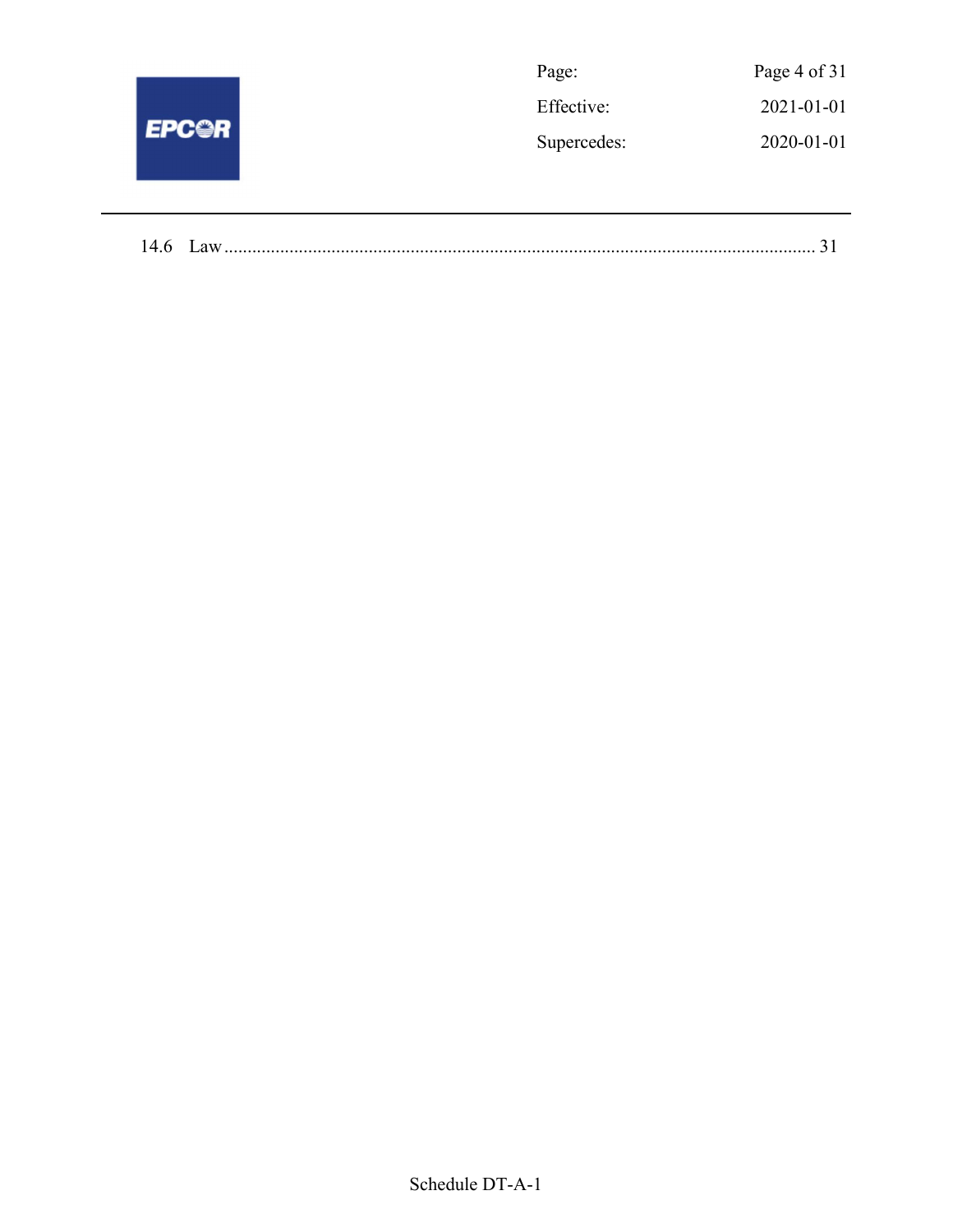|              | Page:       | Page 5 of 31 |
|--------------|-------------|--------------|
|              | Effective:  | 2021-01-01   |
| <b>EPCOR</b> | Supercedes: | 2020-01-01   |
|              |             |              |

## ARTICLE 1 –INTRODUCTION TO TERMS AND CONDITIONS

These Terms and Conditions, as approved by the Alberta Utilities Commission (the "Commission"), form part of the Distribution Tariff of EPCOR Distribution & Transmission Inc. ("EDTI") and are established pursuant to section 102 of the *Electric Utilities Act 2003*, c. E-5.1. The Distribution Tariff is available for public inspection during normal business hours at the business offices of EDTI and can be accessed on EDTI's web site at:

https://www.epcor.com/products-services/power/Pages/terms-and-conditions.aspx

These Terms and Conditions apply to EDTI and its relationship with Retailers. All Retailers by virtue of their relationship with EDTI are deemed to have accepted these Terms and Conditions.

The service provided by EDTI hereunder is regulated by the Commission and parties having any inquiries or complaints regarding these Terms and Conditions may direct such inquiries or complaints directly to EDTI or to the Commission.

No agreement can provide for the waiver or alteration of any part of these Terms and Conditions unless such agreement is first filed with and approved by the Commission. Whenever the Commission approves an amendment to these Terms and Conditions, such amendment, including its effective date, will be posted on EDTI's website at:

https://www.epcor.com/products-services/power/Pages/terms-and-conditions.aspx

## ARTICLE 2 – DEFINITIONS AND INTERPRETATION

## 2.1 Definitions

The following words and phrases, whenever used in these Terms and Conditions or in an application, contract or agreement for service under these Terms and Conditions, shall have the meanings set forth below:

"Act" means the Electric Utilities Act, S.A. 2003, c. E-5.1, as re-enacted, amended or replaced from time to time;

"Business Day" means a business day is any day other than Saturday, Sunday or a holiday as defined in the Interpretation Act, R.S.A. 2000, c. I-8, as re-enacted, amended or replaced from time to time;

"Commission" or "AUC" means the Alberta Utilities Commission, formerly the Alberta Energy and Utilities Board, established under the Alberta Utilities Commission Act, R.S.A., 2007, c. A-37.2, as re-enacted, amended or replaced from time to time;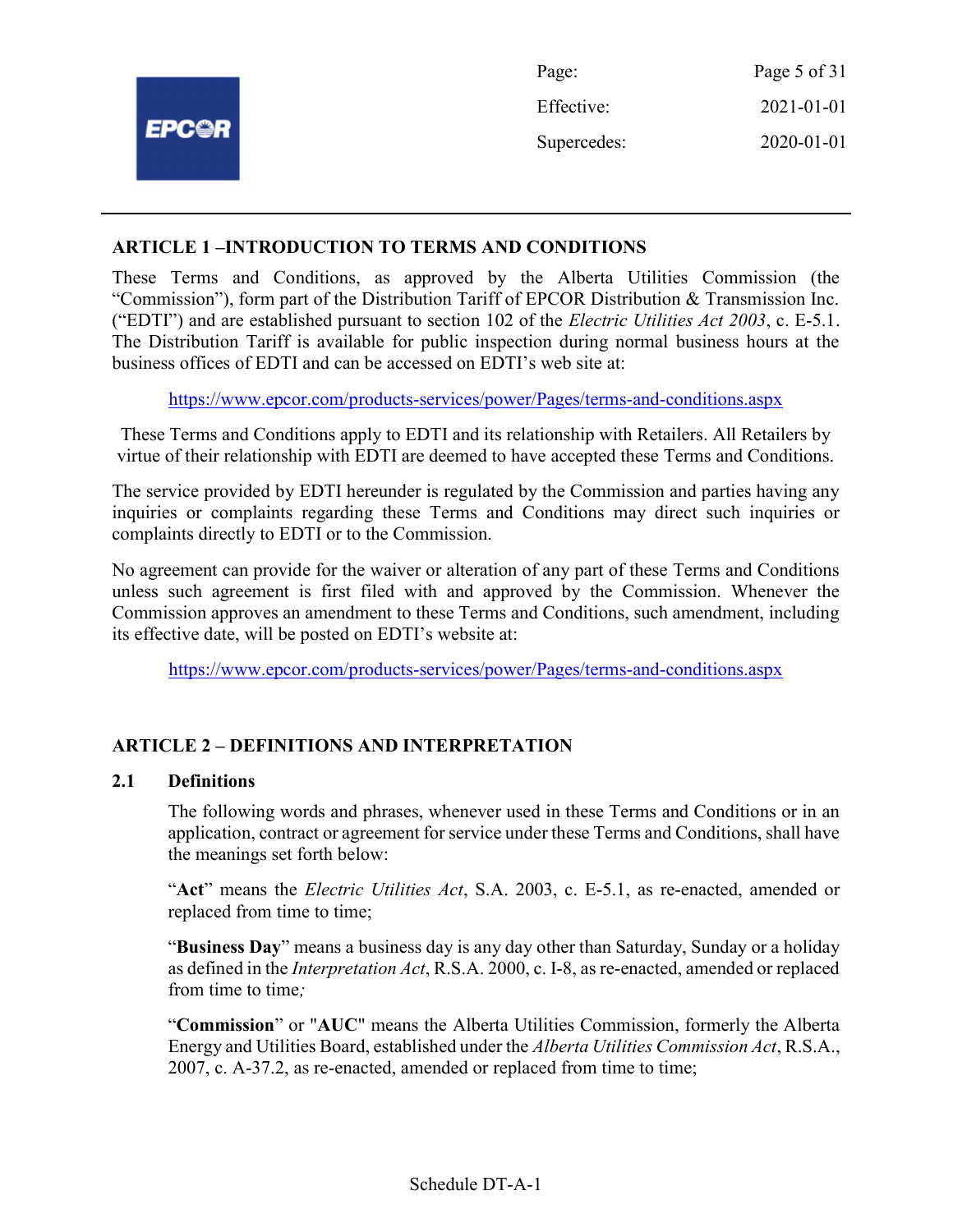

| Page:       | Page 6 of 31 |
|-------------|--------------|
| Effective:  | 2021-01-01   |
| Supercedes: | 2020-01-01   |

"Credit Rating" has the meaning given to it in the Distribution Tariff Regulation;

"Customer" means a person purchasing electricity for that person's own use from a Retailer;

"Customer Information" means Customer name, Customer telephone number, Customer mailing address, site contact name and site contact phone number and other Customer information that may be requested by EDTI;

"Customer Usage Information" means information regarding the historical electricity consumption of a Customer;

"De-energization" has the meaning attributed to it in the Settlement System Code and "De-energized" and "De-energize" have correlative meanings;

"Default Supplier" means a Retailer appointed by EDTI pursuant to section 3 of the RRR Regulation;

"Distribution Access Service" has the meaning given to it in the Act;

"Distribution Services Agreement" means an agreement between EDTI and a Retailer for the provision of the applicable Distribution Access Service;

"Distribution Tariff" means a distribution tariff prepared by EDTI and approved by the Commission in accordance with section 102 of the Act, which consists of the Rate Schedules, these Terms and Conditions, the Terms and Conditions for Distribution Connection Services and the Distribution Tariff Policies;

"Distribution Tariff Policies" means the part of EDTI's Distribution Tariff that sets out the policies applied by EDTI in implementing the Rate Schedules, these Terms and Conditions and the Terms and Conditions for Distribution Connection Services;

"Distribution Tariff Regulation" means the Distribution Tariff Regulation, A.R. 162/2003, as amended from time to time;

"Distribution Tariff Services" means all services provided by EDTI under the Distribution Tariff;

"EDTI" or "EPCOR Distribution & Transmission" means EPCOR Distribution & Transmission Inc., and for certainty includes its predecessor in interest by amalgamation EPCOR Distribution Inc.;

"Electricity Services" means the services associated with the provision of electricity to a person, including the exchange of electric energy, making financial arrangements to manage financial risk associated with the pool price, Distribution Access Service, system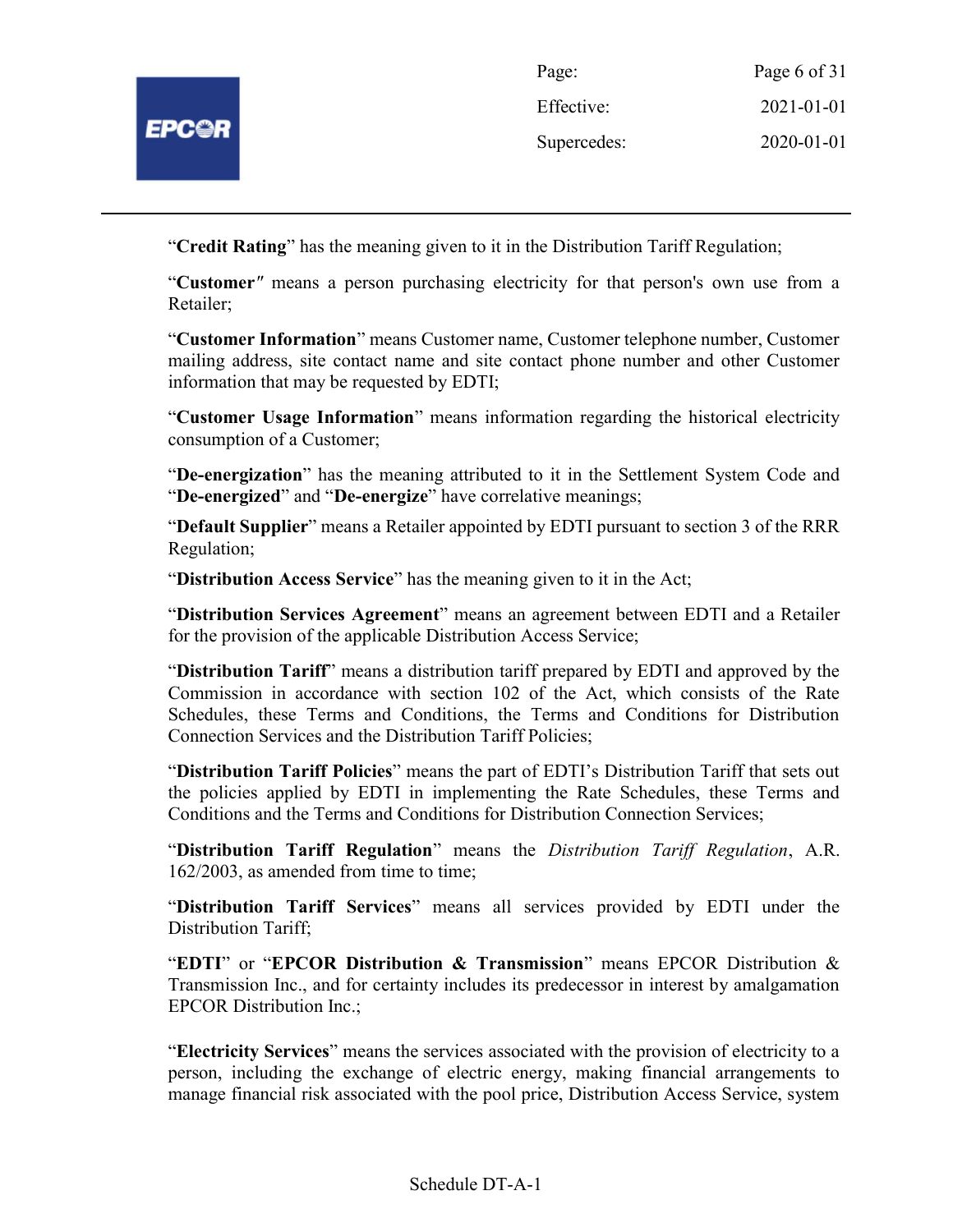

| Page:       | Page 7 of 31 |
|-------------|--------------|
| Effective:  | 2021-01-01   |
| Supercedes: | 2020-01-01   |

access service, ancillary services, billing, metering, performing load settlement and any other services specified in regulations made under the Act;

"Energy" means electric energy (normally expressed in kiloWatt hours (kWh) or kilowatts (kW));

"Energization" has the meaning attributed to it in the Settlement System Code

"Facilities" means physical plant (including, without limitation, distribution lines, transformers, meters, equipment, machinery and other electrical apparatus) on EDTI's side of the Point of Service interconnection excluding transmission facilities;

"Fee Schedule" means the fees and charges set forth in Table 2 of DT – Schedule 1 Miscellaneous Services Schedule to EDTI's Distribution Tariff;

"Force Majeure" means circumstances not reasonably within the control of EDTI, including acts of God, strikes, lockouts or other industrial disturbances, acts of the public enemy, wars, blockades, insurrections, riots, epidemics, landslides, lightning, earthquakes, fires, storms, floods, high water, washouts, inclement weather, orders or acts of civil or military authorities, civil disturbances, explosions, breakdown or accident to equipment, mechanical breakdowns, the intervention of federal, provincial, state or local government or from any of their agencies or boards, the order or direction of any court, and any other cause, whether of the kind herein enumerated or otherwise, provided that the lack of funds shall not constitute a circumstance not reasonably within the control of EDTI;

"Independent System Operator" or "ISO" means the corporation established by section 7 of the Act;

"Interconnected Electric System" means all transmission facilities and electric distribution systems in Alberta that are interconnected;

"Load" means energy consumed by Customers together with allocated losses and unaccounted for energy;

"Load Settlement" means "load settlement" as defined in the Act.

"Minimum Charge" has the meaning given to it in EDTI's Terms and Conditions for Distribution Connection Services;

"Miscellaneous Services" means the various services available from EDTI under the Distribution Tariff other than Distribution Access Service;

"Point of Service" means the point at which EDTI's service conductors are connected to the conductors or apparatus of a Customer;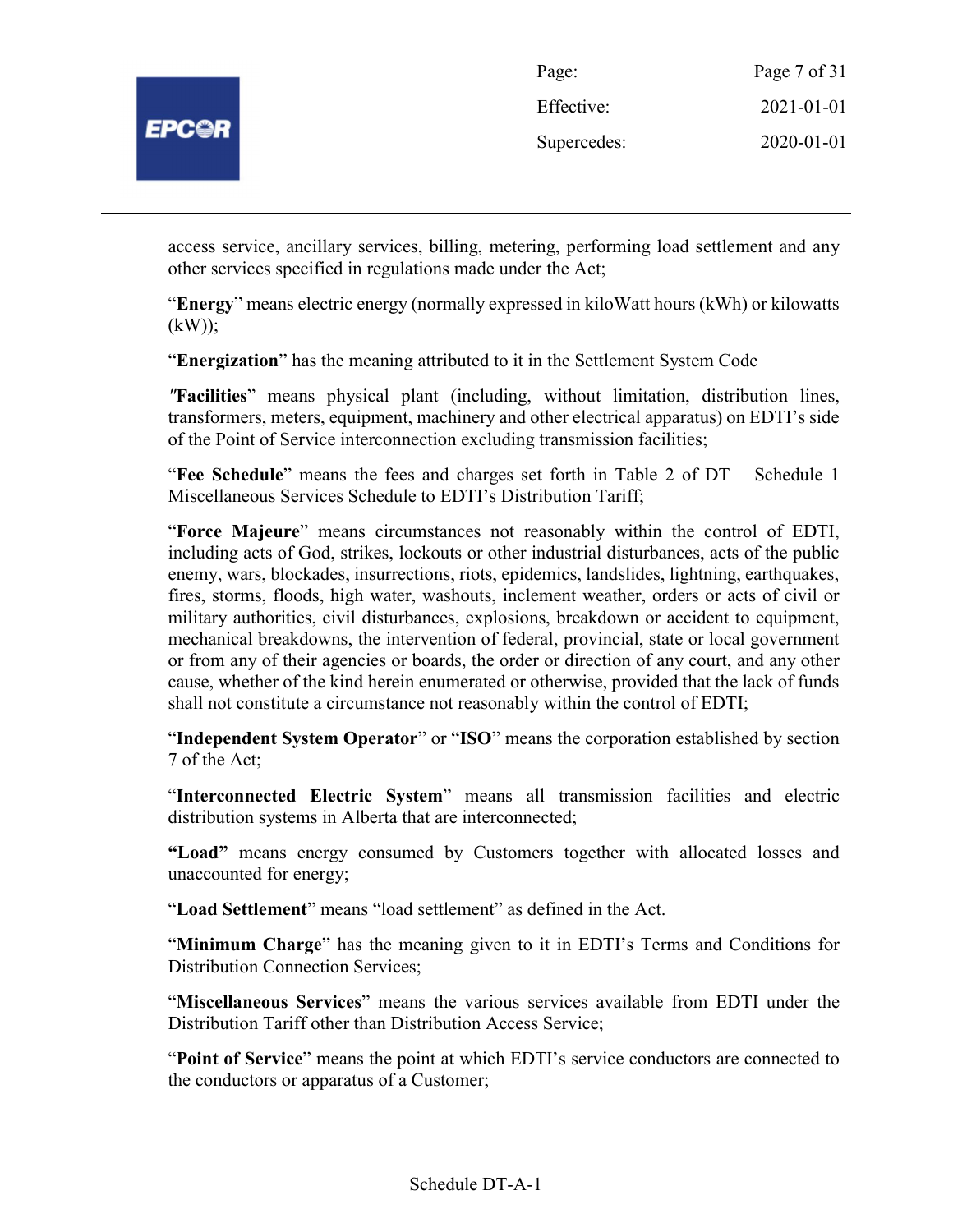| Page:       | Page 8 of 31 |
|-------------|--------------|
| Effective:  | 2021-01-01   |
| Supercedes: | 2020-01-01   |

"Power Pool" means the scheme operated by the Independent System Operator for the exchange of Energy and financial settlement for the exchange of Energy;

"Rate Schedules" means the schedules of EDTI's Distribution Tariff that set out charges;

"RRR Regulation" means the Roles, Relationships and Responsibilities Regulation, A.R. 169/2003, as amended from time to time;

"Regulations" means regulations made under the Act;

"RRO Regulation" means the Regulated Rate Option Regulation, A.R. 262/2005, as amended from time to time.

"Regulated Rate Tariff" means a regulated rate tariff for the provision of Electricity Services to eligible customers prepared by EDTI, or a person with whom EDTI makes arrangements to do so, pursuant to section 102 of the Act;

"Retailer" means a person who sells or provides Electricity Services directly to Customers and carries out the functions and duties of a "retailer" under the Act, and includes a Default Supplier, the person with whom EDTI has made arrangements to provide the Regulated Rate Tariff to eligible customers, and Self-Retailers;

"Retailer Handbook" means the guide, as amended from time to time, prepared by EDTI which sets out procedures in relation to the provision of Distribution Access Service under these Terms and Conditions.

"Retailer Identification" means the 9 digit number that uniquely represents each Retailer operating within Alberta. The Canada Customs and Revenue Agency business number will be used as the Retailer ID;

"Retailer of Record" means the Retailer who is listed in EDTI's records through the procedures outlined in these Terms and Conditions, and thereby recognized by EDTI and the Settlement System Code, as a particular Customer's Retailer for a Point of Service at a particular time;

"Self-Retailer" means a person carrying out Retailer functions to obtain electricity services solely for its own use;

"Service Connection" means the Facilities required to physically connect the Customer's facilities to EDTI's electric distribution system to permit the Customer to obtain Distribution Access Service;

"Settlement System Code" means the rules respecting Load Settlement approved by the AUC and set out in Rule 021;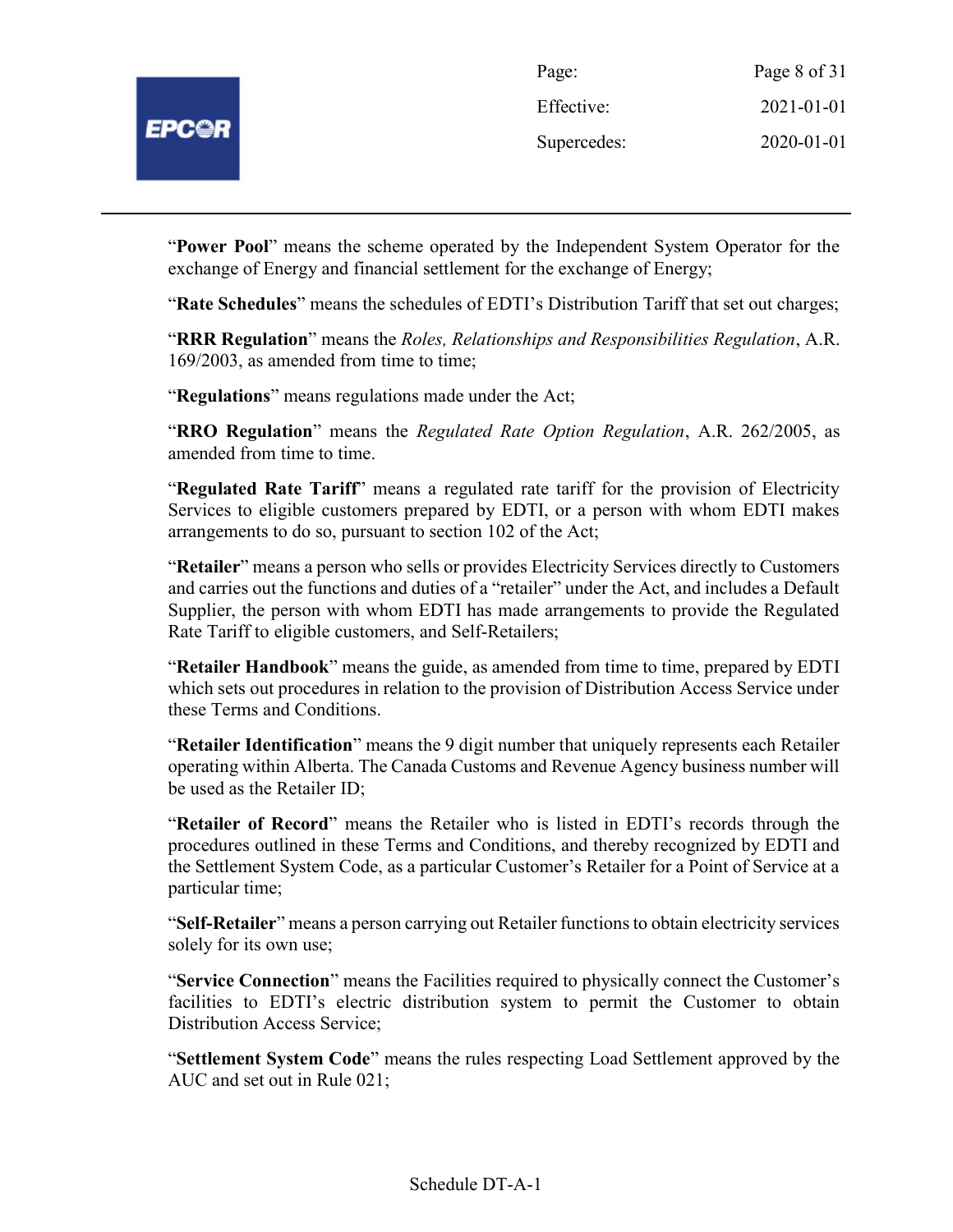

| Page:       | Page 9 of 31 |
|-------------|--------------|
| Effective:  | 2021-01-01   |
| Supercedes: | 2020-01-01   |

"Site" means a unique end-use Point of Service, being the finest level at which Load Settlement recognizes Retailer assignments, and receives consumption data.

## 2.2 Conflicts

If there is any conflict between a provision expressly set out in an order of the Commission and these Terms and Conditions, the order of the Commission shall govern.

If there is any conflict between a provision in these Terms and Conditions, as may be amended from time to time, and a provision in a Distribution Services Agreement or any other existing or future agreement between EDTI and a Retailer relating to Distribution Tariff Services, the provision in these Terms and Conditions shall govern.

## 2.3 Extended Meanings

In these Terms and Conditions, words importing the singular number only shall include the plural and vice versa, words importing the masculine gender shall include the feminine and neutral genders and vice versa. Word importing a person shall include person, firm, partnership, corporation, organization or association (including, without limitation, individual members of any unincorporated entity).

## 2.4 Headings

The division of these Terms and Conditions into sections, subsections and other subdivisions and the insertion of headings are for convenience of reference only and shall not affect the construction or interpretation of these Terms and Conditions.

## ARTICLE 3 – GENERAL PROVISIONS

## 3.1 Commission Approval

These Distribution Access Service Terms and Conditions have been approved by the Commission. EDTI may amend these Terms and conditions by filing a notice of amendment with the Commission. Included in the notice to the Commission shall be notification of which Retailers are affected by the amendment and an explanation of how affected Retailers will be notified of the amendments. Within 60 days after such notice is filed, the Commission will either acknowledge the notice of amendment to the Terms and Conditions or direct a further process to deal with the requested change, as the Commission deems appropriate. If the Commission acknowledges notice of amendment, the amendment will take effect upon the date of such acknowledgement.

## 3.2 Retailer Handbook

EDTI has developed the Retailer Handbook to help Retailers understand the normal practices of EDTI. EDTI will amend the Retailer Handbook, from time to time, to reflect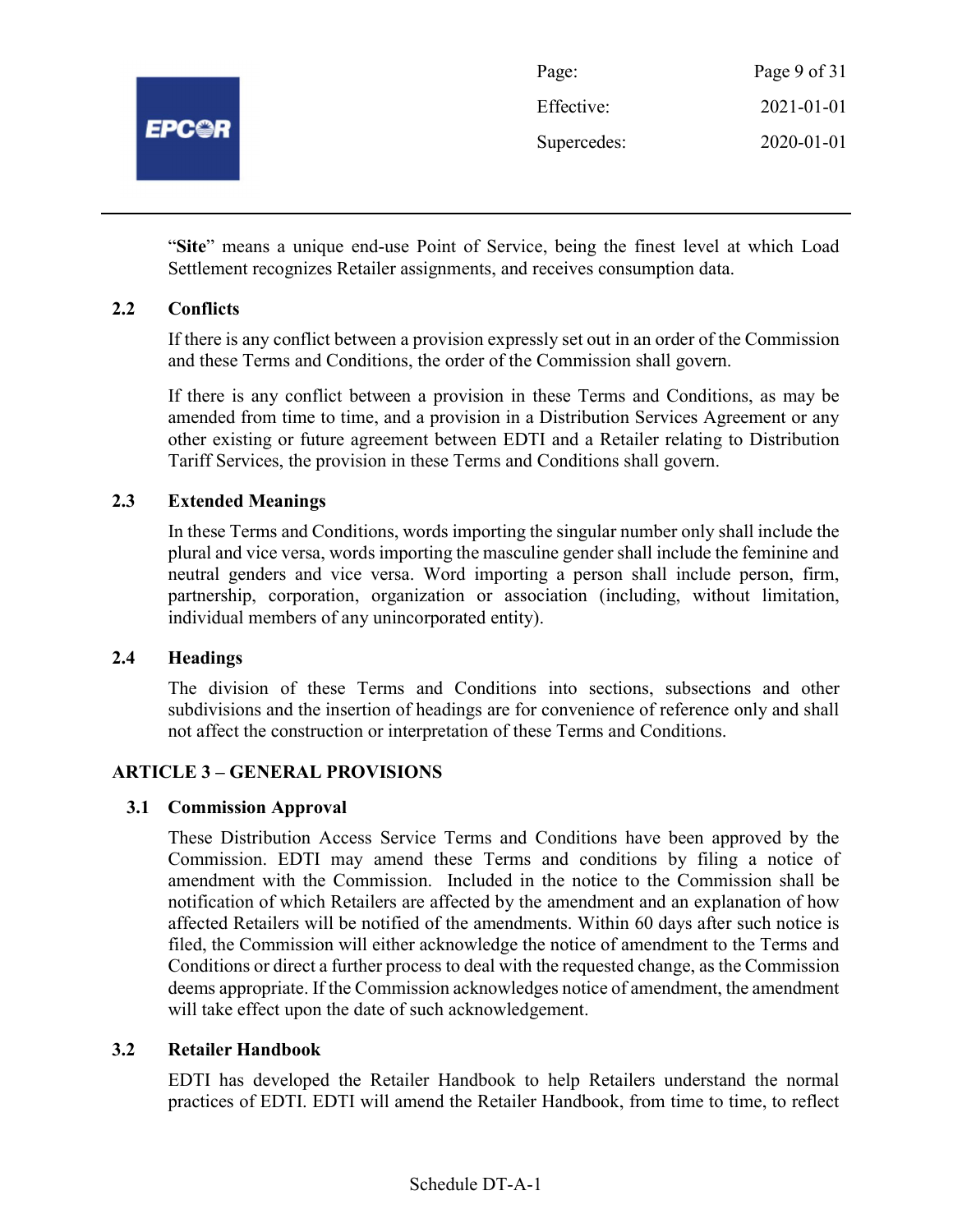

| Page:       | Page $10$ of $31$ |
|-------------|-------------------|
| Effective:  | 2021-01-01        |
| Supercedes: | $2020 - 01 - 01$  |

changes to the electric utility industry, changes in EDTI's requirements or the changing needs of Retailers or Customers. A copy of the Retailer Handbook, and any amendments to the Retailer Handbook, will be filed with the Commission for information purposes. While EDTI will endeavour to follow practices in the Retailer Handbook, these practices will not appropriately cover every situation that may arise and its may be necessary to deviate from the Retailer Handbook. A copy of the Retailer Handbook can be accessed on EDTI's website at www.epcor.ca.

## 3.3 Arrangements with Customers

The Retailer shall be solely responsible for having appropriate contractual or other arrangements with Customers necessary to provide service to Customers. EDTI shall not be responsible for monitoring, reviewing or enforcing such contracts or arrangements and shall not be liable for any loss, damages, cost, injury, expense or other liability, whether direct, indirect, consequential or special in nature, howsoever caused, as a result of the Retailer's failure to obtain or maintain proper contractual or other arrangements with Customers or to perform its obligations to its Customers.

## 3.4 Responsibility for Electric Purchases

The Retailer will be solely responsible for the purchase of electricity from the Power Pool and for arranging the delivery of such electricity to the appropriate Points of Service for Customers, subject to these Terms and Conditions.

#### 3.5 Retailer Authorization

A Retailer shall be responsible for obtaining proper authorization from each Customer authorizing the enrollment of the Customer by the Retailer for receipt of Distribution Access Service.

#### 3.6 Retailer Identification

Any information exchange or communications between the Retailer and EDTI under these Terms and Conditions shall employ a Retailer Identification number.

## 3.7 Single Retailer for Customer

EDTI shall not be required to recognize and deal with more than one Retailer in respect of a Point of Service at any given time.

#### 3.8 Fees and Other Charges

EDTI will provide all standard services hereunder pursuant to the Distribution Tariff. All additional, supplementary or extra non-discretionary services provided by EDTI to a Retailer or its Customers will be charged a separate rate or fee, such as those included,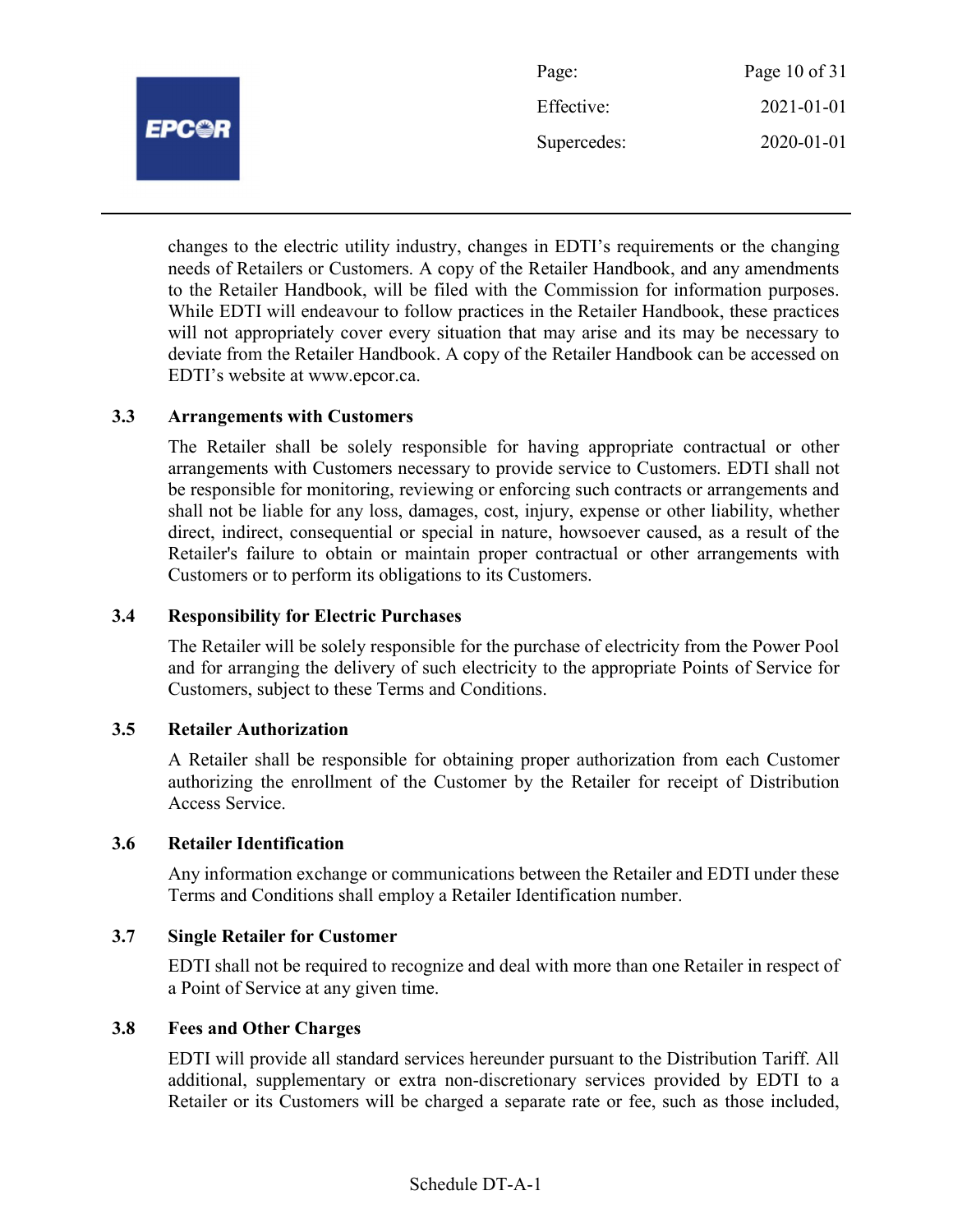

without limitation, in the Fee Schedule. Payment for these services shall be in accordance with the provisions of these Terms and Conditions.

## ARTICLE 4 – CUSTOMER INQUIRIES AND INFORMATION

## 4.1 Customer Inquiries Related to Emergency Situations and Outages

Retailers shall make every effort to ensure Customers contacting the Retailer regarding distribution emergency conditions, outages, safety or environment situations related to EDTI's electric distribution system are referred directly to EDTI immediately. EDTI reserves the right, without providing notice to the Retailer, to test or audit the response time of the Retailer. EDTI will communicate any unacceptable patterns to the Retailer to be corrected.

## 4.2 Exchange of Customer Information

## 4.2.1 Provision of Customer Information to a Retailer

EDTI shall provide standard Customer Usage Information to a Retailer that has a Distribution Services Agreement in place with EDTI, upon request, but only after receiving written consent to such disclosure from the Customer, for the 12-month period preceding the date of the request or for such shorter period for which EDTI has collected that information.

Prior to requesting EDTI to release Customer Usage Information, a Retailer shall be responsible for obtaining and providing to EDTI the written authorization from the Customer referred to above, in a form satisfactory to EDTI.

Customer Usage Information will be provided by EDTI at no cost.

## 4.2.2 Provision of Customer Information to EDTI

The Retailer must notify EDTI, as promptly as reasonably practical, of any changes to Customer Information in respect of its Customers. Such information shall be provided in a form satisfactory to EDTI.

## 4.2.3 Provision of Information between EDTI and Retailer

EDTI and a Retailer shall supply to each other all other data, materials or other information specified to be supplied in the Terms and Conditions, or that may otherwise be reasonably required by the Retailer or EDTI in accordance with the Terms and Conditions. See the Fee Schedule for charges that will apply to certain requests made to EDTI.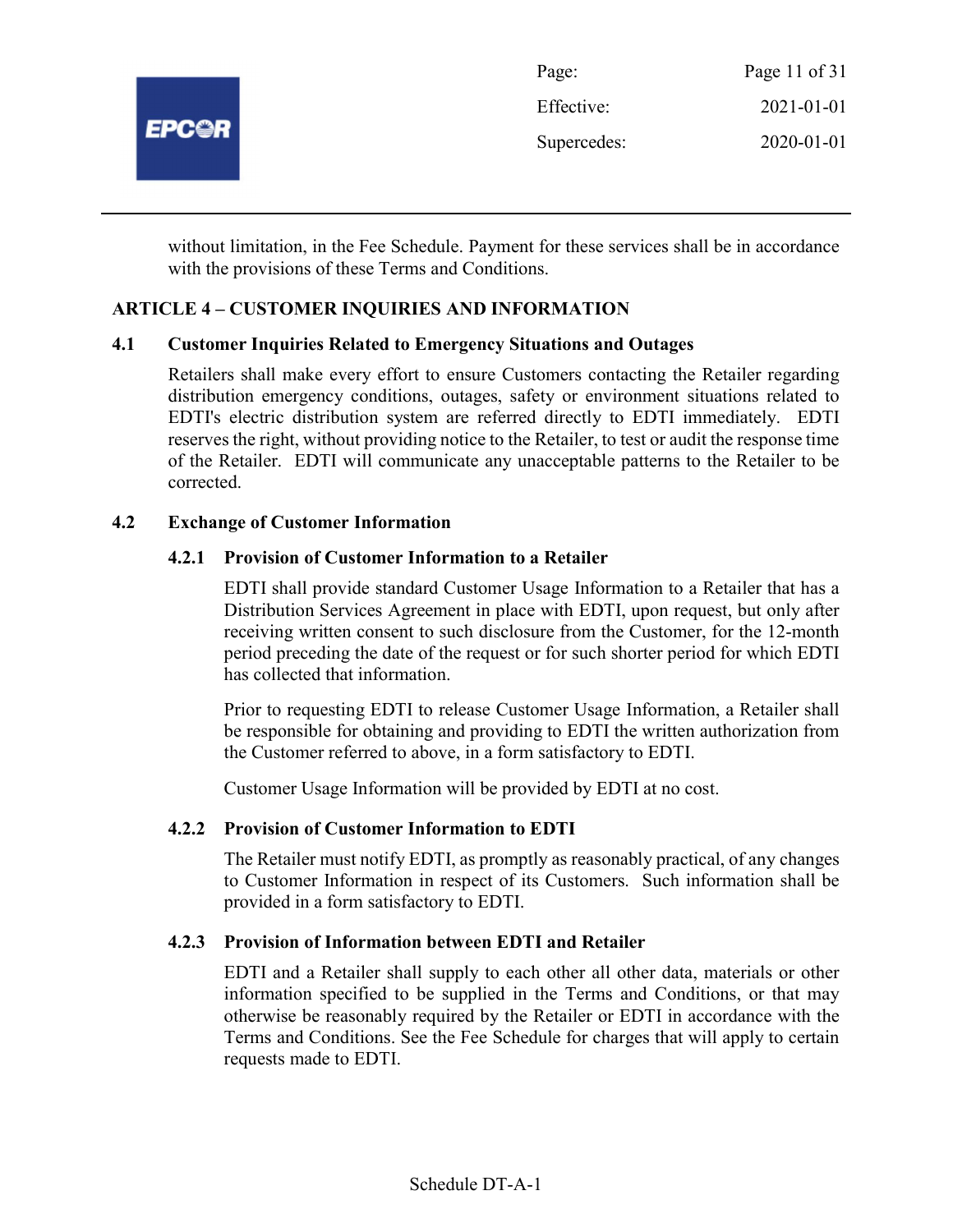

Page: Page 12 of 31 Effective: 2021-01-01 Supercedes: 2020-01-01

## ARTICLE 5 – PROVISION OF SERVICE

#### 5.1 Qualification for Service

A Retailer must fulfill and maintain the following requirements to the satisfaction of EDTI before EDTI will provide or continue to provide Distribution Access Service to that Retailer:

- (a) submit to EDTI a fully completed and executed Distribution Services Agreement;
- (b) if the Retailer sells Electricity to Customers whose annual consumption is below 250,000 kWh, furnish to EDTI a certified copy of the license issued to the Retailer and warrant in writing to EDTI that it is licensed pursuant to the provisions of the Consumer Protection Act, R.S.A. 2000, c. F-2, and any regulations or policies made thereunder, as amended from time to time,
- (c) satisfy the credit requirements described in Article 8 hereof;
- (d) warrant in writing to EDTI that it will comply with the Settlement System Code;
- (e) meet the compliance testing protocol of EDTI in respect of information exchange as set forth in the Retailer Handbook, as amended from time to time;
- (f) warrant in writing to EDTI that it has been qualified by the ISO as pool participant under the ISO rules respecting the operation of the Power Pool and the ISO has approved the Retailer for consumption within the EDTI service area; and
- (g) meet any other requirements that EDTI, acting reasonably, may impose in order to provide Distribution Access Service hereunder to the Retailer. If EDTI determines that a Retailer must satisfy additional requirements in order to qualify for Distribution Access Service, EDTI shall apply to the Commission for approval of the proposed additional requirements prior to implementing same unless EDTI is confronted with a situation that may materially alter the risk to EDTI or the additional requirements are required to comply with applicable legislation. In that event, EDTI may implement the additional requirements and then apply to the Commission for approval of same.

Upon satisfaction of the above requirements, EDTI will provide Distribution Access Service to the Retailer, upon and subject to these Terms and Conditions. Subject to complying with all applicable laws, and the directions or requirements of the Commission, EDTI reserves the right, upon giving the Retailer ten (10) Business Days notice and acting reasonably, to discontinue Distribution Access Service to the Retailer if at any time the Retailer fails to meet the above requirements.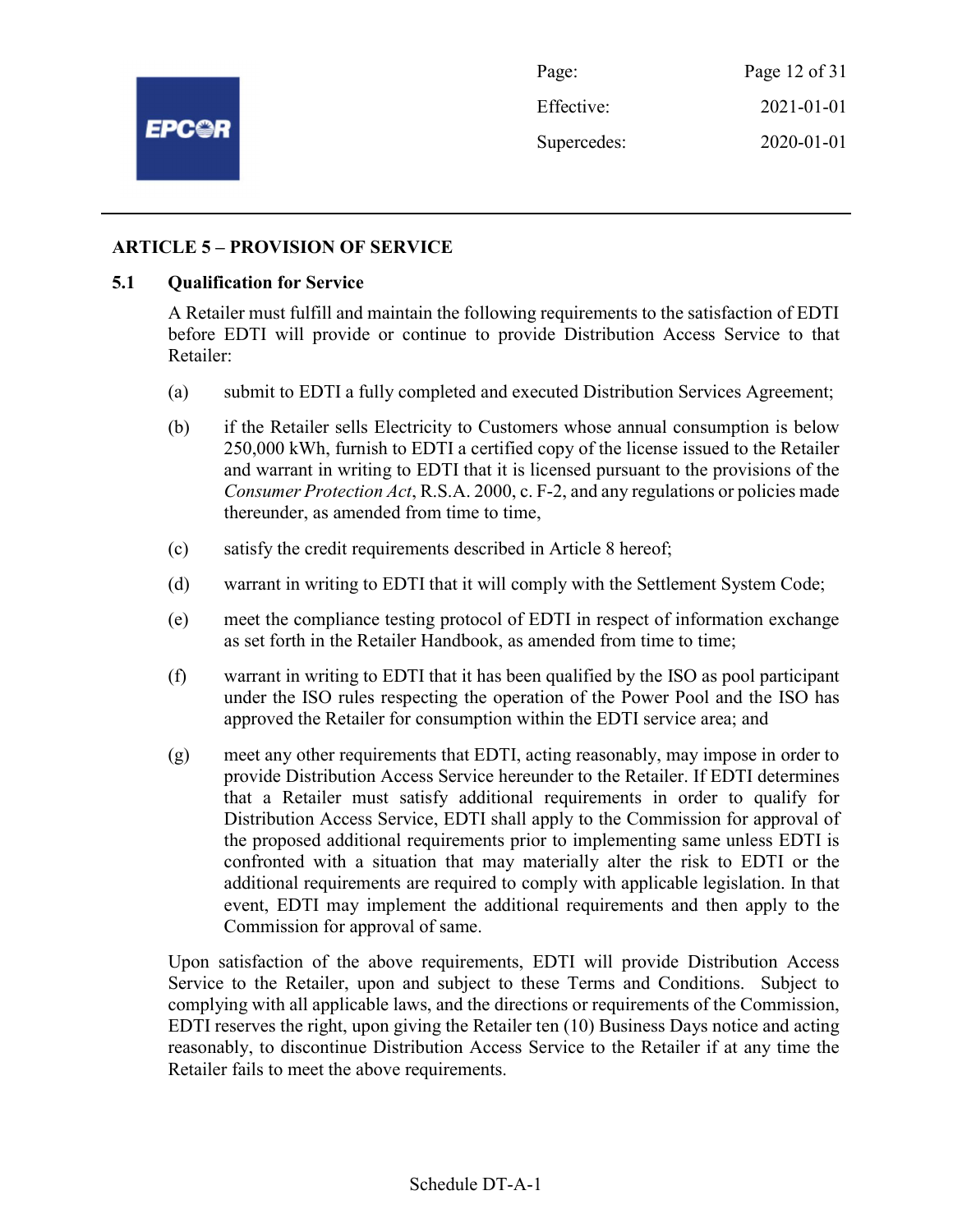| Page 13 of 31             |
|---------------------------|
| 2021-01-01<br>Effective:  |
| 2020-01-01<br>Supercedes: |
|                           |

## 5.2 Application for Enrollment of Customers of Retailer

In order to initiate the provision of Distribution Access Service by EDTI, the Retailer shall complete and provide to EDTI an enrollment for Distribution Access Service in accordance with the Retailer Handbook and in compliance with the Settlement System Code.

EDTI will, subject to these Terms and Conditions, accept an application by a Retailer for provision of Distribution Access Service to a Customer hereunder and recognize the Retailer as the Retailer of Record for the particular Customer. EDTI reserves the right, but is not obligated, to verify the identity of the Customer and the accuracy of the Customer Information. EDTI may reject the application if any information required in the application, including the Customer Information and Retailer Identification, provided by the Retailer is false, incomplete or inaccurate in any respect.

Enrollments will be processed by EDTI on a first-come, first-served basis. Each enrollment will be time and date-stamped when received by EDTI. If more than one enrollment is received for a Site while an earlier enrollment is pending; only the first valid enrollment received by EDTI shall be processed that day.

EDTI reserves the right to refuse Distribution Access Service at any Site to any Customer of the Retailer who is indebted to EDTI. The Retailer will not be liable to EDTI for any outstanding indebtedness of the Customer to EDTI, which accrued prior to the enrollment of the Customer with the Retailer. However, the Retailer will be liable for all outstanding indebtedness while the Retailer remains the Retailer of Record for the Customer.

EDTI may assess a charge for processing an enrollment as set forth in the Fee Schedule.

## 5.3 De-enrollment as Retailer

To de-enroll as Retailer of Record for a particular Customer, a Retailer shall, at least seven (7) Business Days (or such other time as may be required under the System Settlement Code) before the de-enrolment is to take effect, complete and provide to EDTI a notice of de-enrolment pursuant to the Settlement System Code. EDTI may reject the notice of deenrolment if EDTI determines that any information required in the notice, including Customer Information, provided by the Retailer is false, incomplete or inaccurate in any respect. EDTI reserves the right, but is not obligated, to verify the identity of the Customer and the accuracy of the Customer Information. Upon receipt of a notice of de-enrolment from a Retailer, EDTI will either:

- (a) process the de-enrolment within seven (7) Business Days (or such other time as may be required under the System Settlement Code); or
- (b) notify the Retailer within two (2) Business Days (or such other time as may be required under the System Settlement Code) that the notice of de-enrolment has been rejected and the reasons for such rejection. Upon receipt of a rectified notice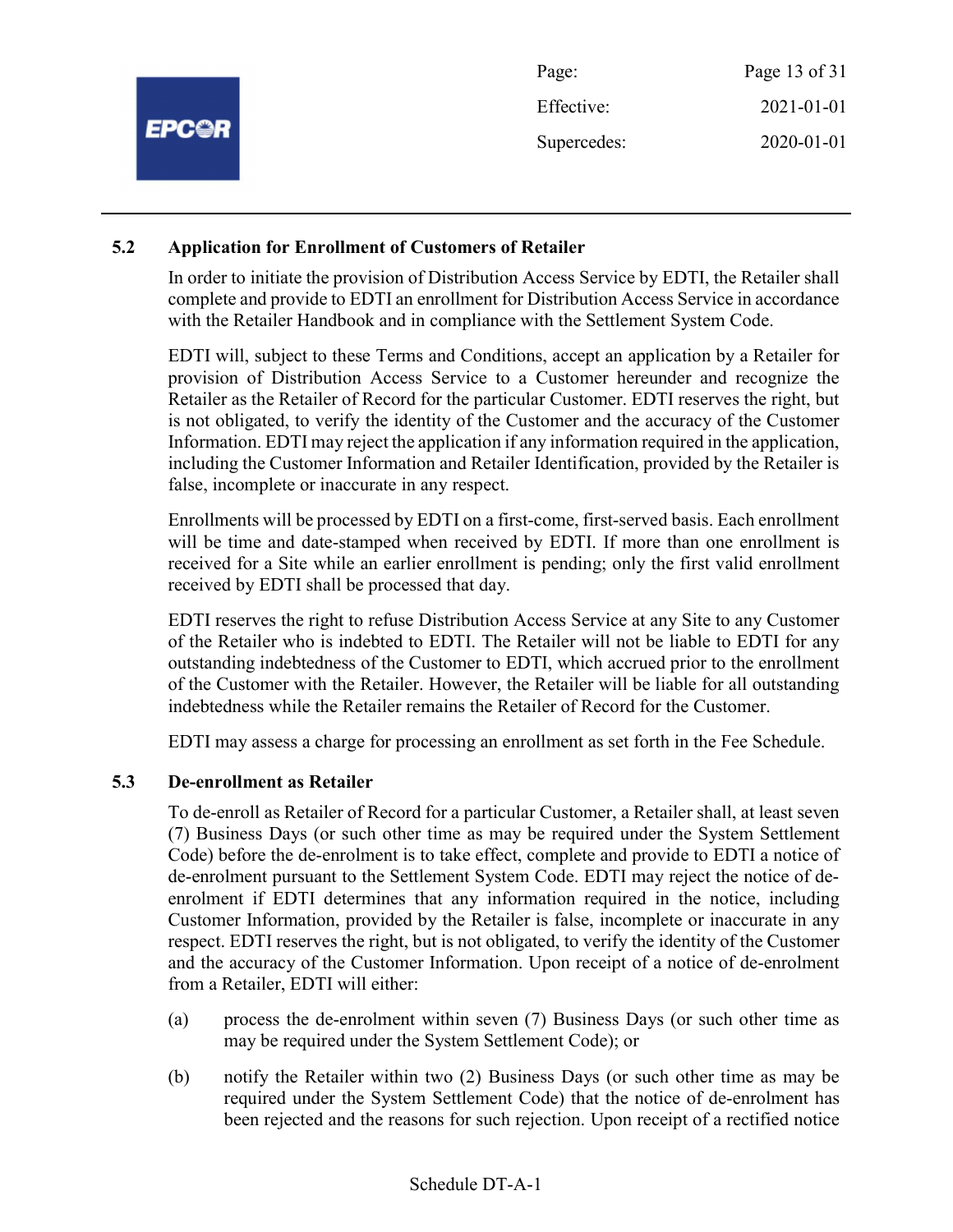

| Page:       | Page 14 of 31 |
|-------------|---------------|
| Effective:  | 2021-01-01    |
| Supercedes: | 2020-01-01    |

of de-enrolment, EDTI will, within seven (7) Business Days (or such other time as may be required under the System Settlement Code), process the de-enrolment.

## ARTICLE 6 – BILLING AND PAYMENT

## 6.1 Billing

EDTI will bill Retailers the amounts payable for Distribution Tariff Services in accordance with these Terms and Conditions and the *Billing Regulation*, 2003, A.R. 159/2003, as amended from time to time.

EDTI will bill the Retailer each billing cycle for Distribution Access Service and Miscellaneous Services provided by EDTI in relation to Customers for which the Retailer is the Retailer of Record for the period prior to the billing period plus any other amounts owing by the Retailer under EDTI's Distribution Tariff including these Terms and Conditions and the Rate Schedule.

EDTI will not assume any billing or collection obligations or responsibilities related to billing Customers or collecting from Customers for, or on behalf of, a Retailer. The Retailer shall process Customer payments and handle collection responsibilities. EDTI may, at its sole discretion and in addition to any other remedies available to it, terminate Distribution Tariff Services to the Retailer, if such Retailer does not pay all outstanding bills in accordance with these Terms and Conditions.

EDTI reserves the right to bill the Customer directly for any amounts required to be provided by the Customer under the Terms and Conditions for Distribution Connection Services.

## 6.2 Determination of Applicable Rates

EDTI bills the Retailer of Record based on the charges set out in its Rate Schedules in the Distribution Tariff. EDTI's Rate Schedules indicate to what type of service each Rate Schedule applies. Each Point of Service is billed as a separate service. EDTI's applicable Distribution Tariff Policies will apply to the determination of the charges.

The rate selection criteria are specified on each Rate Schedule. If the operational characteristics of the Point of Service change and subsequently a different rate is applicable, the Customer may be required to pay an additional Customer Contribution under the Terms and Conditions for Distribution Connection Services. A change of service under this section will not be made more than once in any twelve (12) month period.

## 6. 3 Minimum Charges

A Minimum Charge will be calculated in accordance with the Rate Schedules.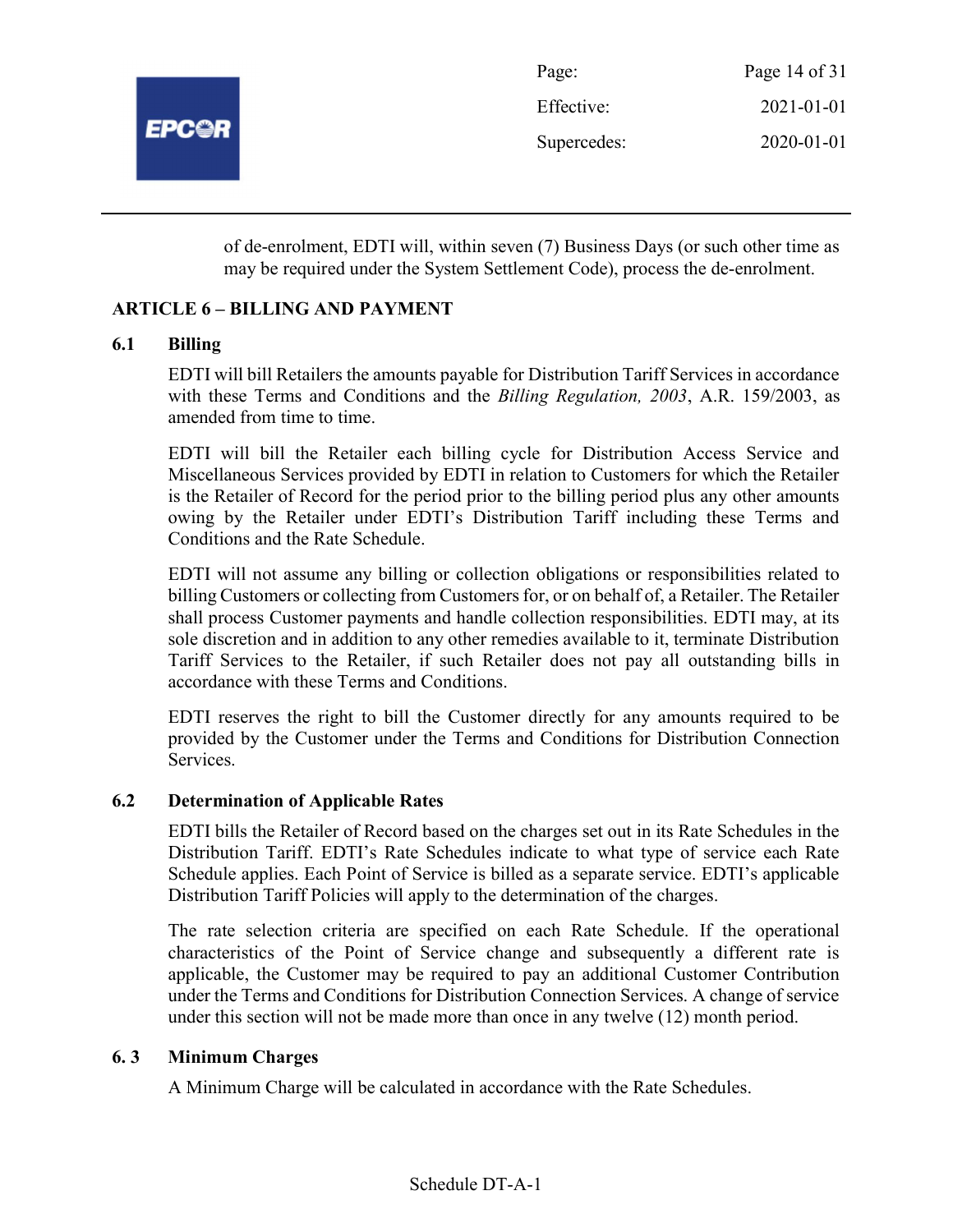| Page:       | Page 15 of 31 |
|-------------|---------------|
| Effective:  | 2021-01-01    |
| Supercedes: | 2020-01-01    |
|             |               |

## 6. 4 Billing Period and Information for Distribution Access Service

The billing period for the Retailer in respect of Distribution Access Service is generally the calendar week directly proceeding the week in which the associated bill is issued to the Retailer. The amount charged to the Retailer for the billing period reflects the aggregate of charges for Distribution Access Service provided to Customers of the Retailer, with consumption periods that end within the billing period.

A bill to the Retailer for Distribution Access Service will set out the following information with respect to the billing period for which the bill is rendered:

- (a) the total amount due from the Retailer for Distribution Access Service provided by EDTI to Customers of the Retailer;
- (b) details of the amount due from the Retailer for Distribution Access Service provided by EDTI as applicable to each of the Retailer's Customers; and
- (c) any other information required to be provided by EDTI to the Retailer on a bill pursuant to the Act and Regulations.

## 6. 5 Billing Period and Information for Miscellaneous Services

The billing period for the Retailer in respect of Miscellaneous Services is generally the calendar month directly preceding the month in which the associated bill is issued to the Retailer. The amount charged to the Retailer for the billing period reflects the aggregate of charges for Miscellaneous Services provided to the Retailer within the billing period.

A bill to the Retailer for Miscellaneous Services will set out the following information with respect to the billing period for which the bill is rendered:

- (a) the total amount due from the Retailer for Miscellaneous Services provided by EDTI to the Retailer;
- (b) any other information required to be provided by EDTI to the Retailer on a bill pursuant to the Act and Regulations.

## 6.6 Payment and Collection

The Retailer shall pay to EDTI, on or before the (fifth)  $5<sup>th</sup>$  Business Day following the Business Day on which the Retailer was invoiced for Distribution Access Service and on or before the (twentieth)  $20<sup>th</sup>$  Business Day following the Business Day on which the Retailer was invoiced for Miscellaneous Services, the amount invoiced by EDTI for the preceding period.

EDTI will establish an electronic billing and payment procedure for the payment of services hereunder. Notwithstanding such procedure, EDTI will accept payment by cash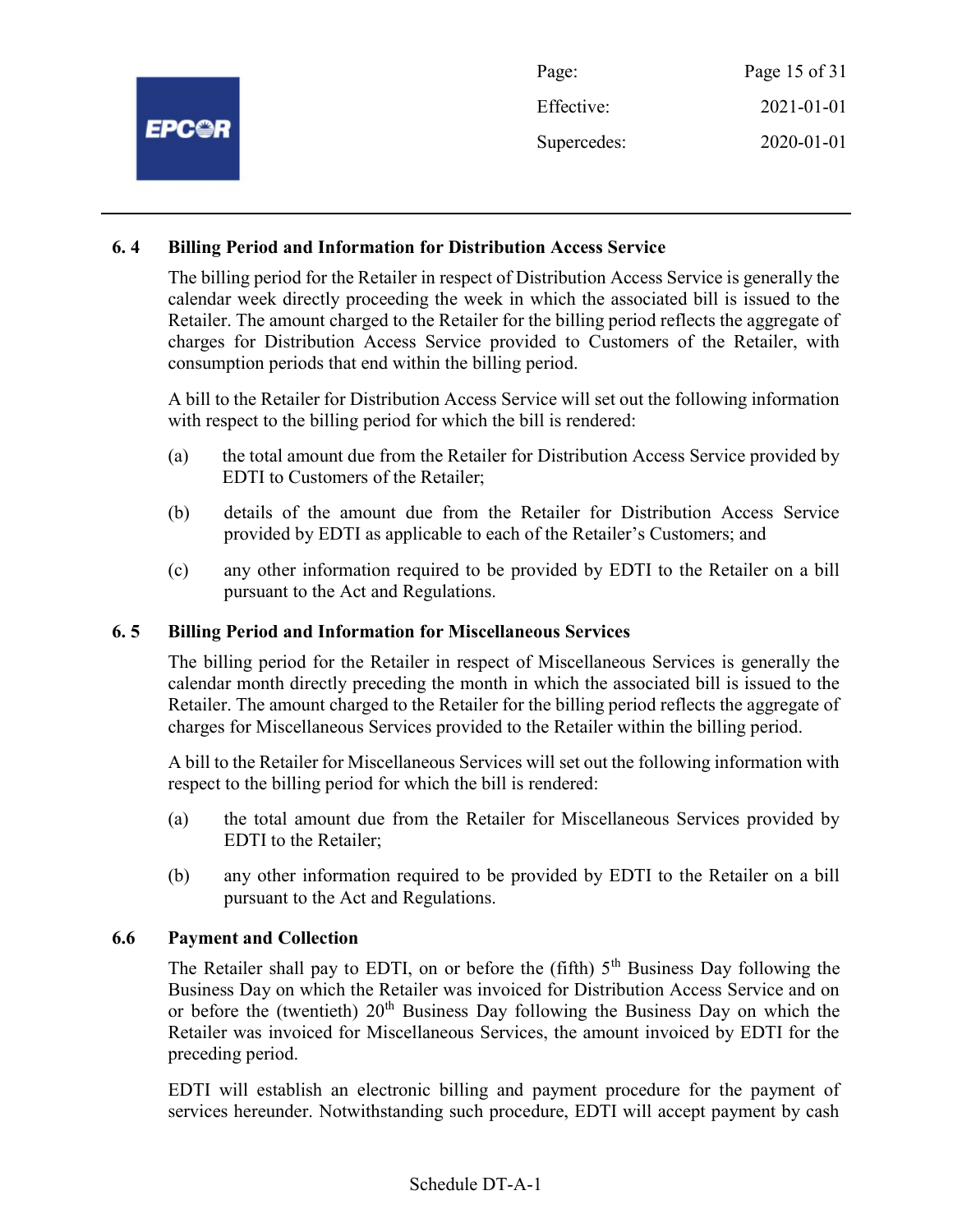| <b>EPC@R</b> | Page:       | Page 16 of 31 |
|--------------|-------------|---------------|
|              | Effective:  | 2021-01-01    |
|              | Supercedes: | 2020-01-01    |
|              |             |               |

or cheque if agreed to by EDTI. A bill will be deemed to have been paid when a valid payment has been received by EDTI for the full amount of the bill by way of cheque or electronic fund transfer.

Should the Retailer dispute any amount owing, the Retailer shall nonetheless pay such disputed amount and subject the dispute for resolution in accordance with these Terms and Conditions. Following resolution of any such dispute, EDTI will return any amount found owing to the Retailer forthwith. Subject to the RRO Regulation, the right or ability of either EDTI or a Retailer to dispute a bill provided hereunder shall only apply to bills rendered during a period of twelve (12) months prior to the date that the disputing party first gives notice of such dispute to the non-disputing party.

The Retailer shall pay all amounts owed to EDTI for any of the Distribution Access Service provided by EDTI whether or not the Customer has paid the Retailer.

Failure to receive a bill in a timely way does not release a Retailer from the obligation to pay the amount owing on the bill.

## 6.7 Late or Unpaid Bills

If a Retailer defaults or is late in paying charges, EDTI shall assess a late payment fee of 1% of the amount of a weekly bill and 2% per month (26.82% per annum) of the amount on monthly bills.

## 6.8 Adjustment of Bills in Event of Billing Error

Where EDTI overcharges or undercharges on a bill as a result of a billing error including, but not limited to, incorrect meter reads or any calculation, rate application or clerical errors, EDTI shall render an adjusted bill for the amount of the undercharge, without interest, and shall issue a refund or credit to the Retailer for the amount of the overcharge, without interest, in accordance with the following procedures:

- (a) If a Retailer is found to have been overcharged due to billing error, EDTI will calculate the amount of the overcharge (for refund to the Retailer on the Retailer's next bill following the discovery of the billing error) for those billing periods during which a billing error occurred up to a maximum of eight  $(8)$  years immediately preceding the month in which the billing error was discovered. However, if the period of billing error cannot be determined with reasonable accuracy, the overcharge will be calculated for the three (3) month period immediately proceeding the month in which the billing error was discovered.
- (b) If a Retailer is found to have been undercharged due to billing error, subject to the RRO Regulation, EDTI will bill the Retailer for those billing periods during which a billing error occurred up to a maximum of eleven (11) months immediately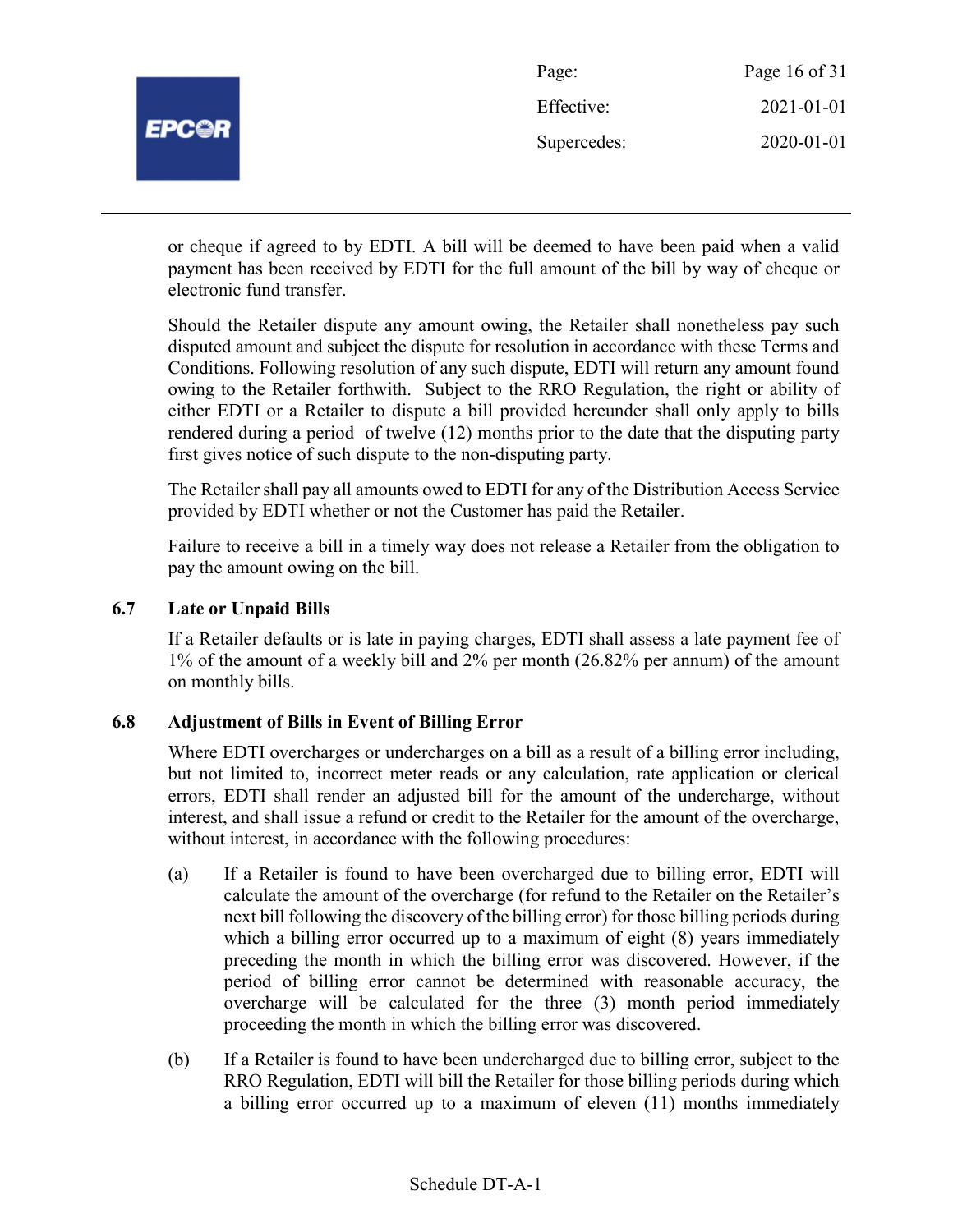

| Page:       | Page 17 of 31 |
|-------------|---------------|
| Effective:  | 2021-01-01    |
| Supercedes: | 2020-01-01    |

preceding the month in which the billing error was discovered. However, if the period of billing error cannot be determined with reasonable accuracy, the undercharge will be calculated for the three (3) months period immediately proceeding the month in which the billing error was discovered.

Notwithstanding (a) and (b) above, where the rate that applies to a site is Direct Connect or DC under EDTI's Rate Schedules, any credit or debit resulting from an overcharge or undercharge on a bill in respect of the site as a result of a billing error will be addressed in accordance with the applicable provisions of the Independent System Operator's approved Terms and Conditions of Service and the ISO Rules & Standards.

Whenever EDTI adjusts any bills to the Retailer in the event of billing error, and issues an adjusted bill to the Retailer in respect thereof, the Retailer shall be responsible for adjusting bills and issuing refunds or credits as appropriate to the affected Customers.

EDTI may assess a charge to the Retailer for reviewing billing as set forth in the Fee Schedule, where EDTI has not been responsible for any billing error.

## 6.9 Unauthorized Use

Where EDTI determines that there has been unauthorized use of electric service at a Site including, but not limited to, meter tampering, unauthorized connection or reconnection, theft or fraud whereby EDTI is denied full compensation for Distribution Access Service provided, EDTI may make changes in its meters, appliances or facilities or take other appropriate corrective action, including where necessary the disconnection of the Service Connection for the Site and will bill the Retailer of Record for the Site for EDTI's estimate of such unauthorized use. Nothing in this Section shall limit any other rights or remedies that EDTI may have in connection with such unauthorized use.

## 6.10 Collection of Taxes

EDTI shall collect from the Retailer all franchise fees and sales, excise or other taxes imposed by governmental authorities that are applicable to Distribution Tariff Services, including Distribution Access Service and Miscellaneous Services, provided by EDTI to Customers of the Retailer.

## ARTICLE 7 – DISCONTINUANCE OF DISTRIBUTION ACCESS SERVICE

## 7.1 Discontinuance at Request of Customer

Customers arrange termination of Distribution Access Service through their Retailer of Record. If Distribution Access Service is no longer required, the Retailer of Record must notify EDTI at least five (5) Business Days before the service is to be discontinued.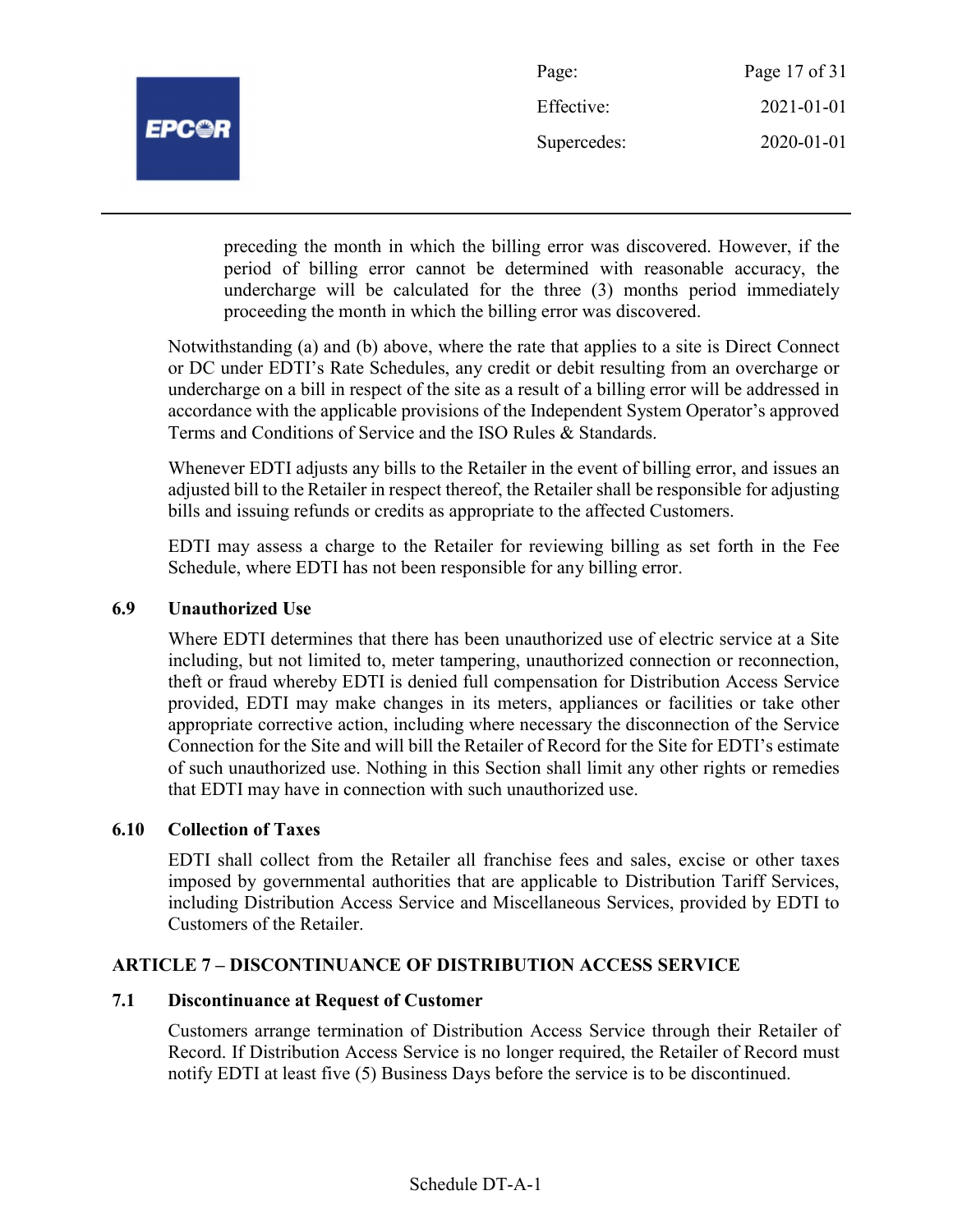

## 7.2 Discontinuance by De-energization

A Retailer may request that EDTI De-energize a Site. To discontinue Distribution Access Service through De-energization, a Retailer shall, at least five (5) Business Days (or such other time as may be required under the System Settlement Code) before the site is to be De-energized, complete and provide to EDTI a notice of De-energization pursuant to the requirements of the Retailer Handbook and the Settlement System Code. Such notice of De-energization shall clearly specify the Retailer's reasons for seeking to De-energize a site.

EDTI reserves the right, but is not obligated, to verify the identity of the Customer of the Retailer pursuant to which De-energization has been requested, and the accuracy of the Customer Information that has been provided by the Retailer.

Upon receipt of such notice EDTI will either:

- (a) process the De-energization within five (5) Business Days (or such other time as may be required under the System Settlement Code); or
- (b) notify the Retailer within two (2) Business Days (or such other time as may be required under the System Settlement Code) that the notice of De-energization has been rejected and the reasons for such rejection. Upon receipt of the rectified notice of De-energization, EDTI will, within five (5) Business Days (or such other time as may be required under the System Settlement Code), process the Deenergization.

Notwithstanding the foregoing:

- (c) EDTI may reject the notice of De-energization if EDTI, acting reasonably, determines that any information required in the application, including the Customer Information provided by the Retailer, is false, incomplete or inaccurate in any respect;
- (d) EDTI will not process a De-energization if:
	- (i) EDTI believes De-energization could cause any actual or threatened danger to life or property or
	- (ii) the Customer is a residential rate classification Customer, the request for the De-energization is for non-payment and the De-energization would occur at any time during the period from October 15 to April 15 or at any other time when the temperature is forecast to be below 0 degrees Celsius in the 24-hour period immediately following the proposed De-energization provided that EDTI may, in its discretion, install a device or program to limit or reduce the amount of Energy provided to the Customer.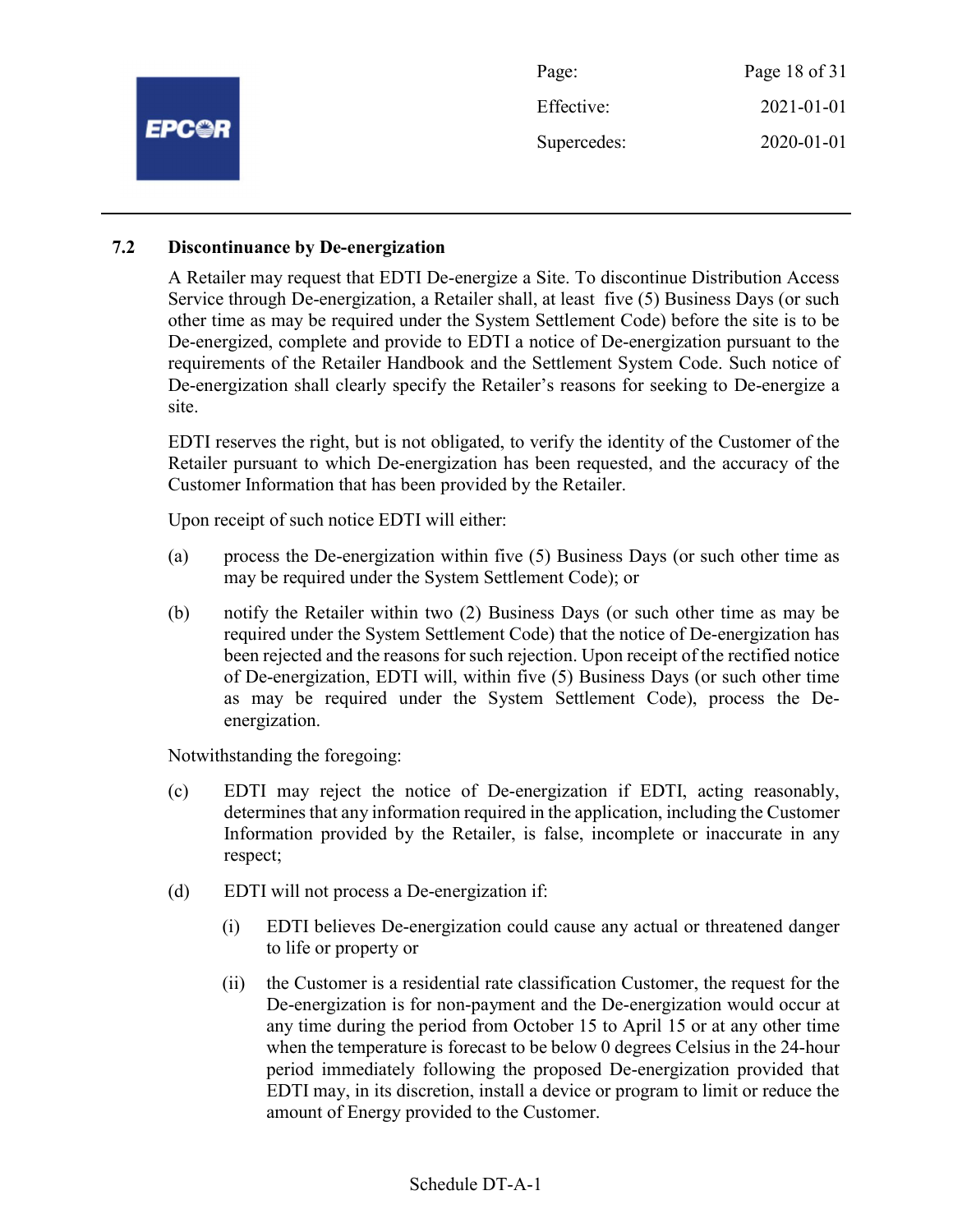

| Page:       | Page 19 of 31 |
|-------------|---------------|
| Effective:  | 2021-01-01    |
| Supercedes: | 2020-01-01    |

At the request of the Retailer or the Customer, EDTI will leave all of its Facilities in place after the Point of Service has been de-energized provided that, if the Point of Service remains de-energized for a period in excess of three (3) months, EDTI may remove its Facilities.

Upon De-energization, the Retailer will remain as the Customer's Retailer of Record unless a De-Select Request is submitted by the Retailer to EDTI and the process has been completed successfully.

The Retailer is responsible to ensure that its Customer is provided notice of a Deenergization and for the consequences of the De-energization. EDTI will have no liability for any disputes between the Customer and the Retailer in relation to a De-energization.

## 7.3 Discontinuance by EDTI

EDTI may discontinue Distribution Access Service to a Retailer if any of the following occur:

- (a) if the Retailer sells Electricity to Customers whose annual consumption is below 250,000 kWh, the Retailer's license issued pursuant to the Consumer Protection Act, R.S.A. 2000, c. F-2, has been revoked or not renewed, or
- (b) the Retailer has failed to meet its obligations under these Terms and Conditions or its Distribution Services Agreement with EDTI, or
- (c) the Retailer has failed to meet its security requirements pursuant to Article 8

Notification of discontinuance will be made electronically to the Retailer.

## ARTICLE 8 – SECURITY REQUIREMENTS

## 8.1 Security

The Retailer shall provide the security deposit required under the Distribution Tariff Regulation to ensure that the Retailer is and remains of sufficient financial standing to meet its ongoing financial obligations.

The Retailer's application to EDTI for service under the Distribution Tariff must include the Retailer's projected value of its payments to EDTI under EDTI's Distribution Tariff over the period provided in section 8 of the Distribution Tariff, the Retailer's current Credit Rating, if it is seeking a reduction in its security deposit, and the current Credit Rating of any proposed guarantors, if the Retailer's security deposit will include a guarantee.

For the purposes of projecting the Retailer's payments under EDTI's Distribution Tariff pursuant to section 8(2)(b) of Distribution Tariff Regulation the total of: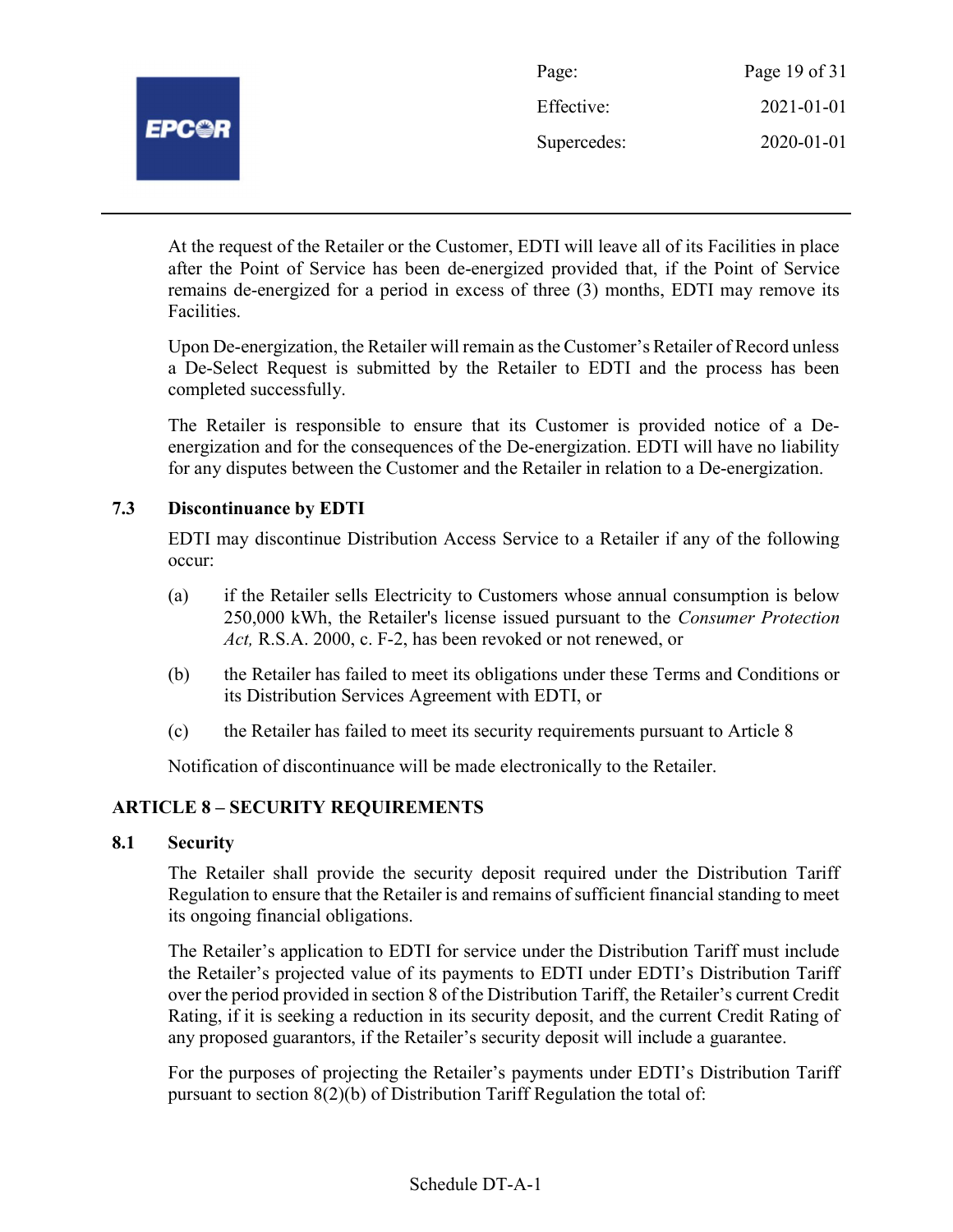

- (a) twenty (20) days; plus
- (b) the number of days between consecutive bills issued by EDTI to the Retailer; plus
- (c) the number of days from the issuance of a bill by EDTI until payment is due from the Retailer;

shall equal thirty-four (34) days.

EDTI will confirm the Credit Rating of the Retailer, if provided, and the Credit Rating of any guarantor, if any, providing a guarantee as a security deposit. If the Retailer or guarantor has obtained more than one Credit Rating, the lowest Credit Rating will be used in the assessment.

EDTI, subject to review and assessment, shall confirm the amount of security required to be provided by the Retailer, taking into account any reduction that the Retailer may be entitled to under section 9 of the Distribution Tariff Regulation and notify the Retailer of its security requirement within twenty (20) Business Days of the Retailer's complete application for Distribution Access Service.

Subject to section 9 of the Distribution Tariff Regulation, the Retailer shall provide security in the form of a financial deposit, a bond, an irrevocable letter of credit or an irrevocable guarantee from a person, other than the Retailer, with a Credit Rating, or a combination thereof, in each case in a form acceptable to EDTI.

## 8.2 Maintenance of Security

As required by section 8 of the Distribution Tariff Regulation, if a retailer's actual outstanding charges under EDTI's Distribution Tariff are materially greater than the projected value provided by the Retailer under Section 8.1 of these Terms and Conditions, EDTI will update the projection and, if additional security is required based on the updated projection, require the Retailer to provide additional security. The Retailer must provide the additional security within five (5) Business Days of EDTI's request to do so as required under section 8 of the Distribution Tariff Regulation.

A Retailer whose security deposit has been reduced pursuant to the Distribution Tariff Regulation by virtue of its Credit Rating shall report to EDTI any downgrading of its Credit Rating within two (2) Business Days of the downgrading and must provide any additional security required as a result of the downgrading within five (5) Business Days of the downgrading as required under section 9 of the Distribution Tariff Regulation.

If the Retailer fails to provide any additional security that it is required to provide, EDTI reserves the right to suspend the provision of additional Distribution Access Service until the Retailer provided EDTI with the required security.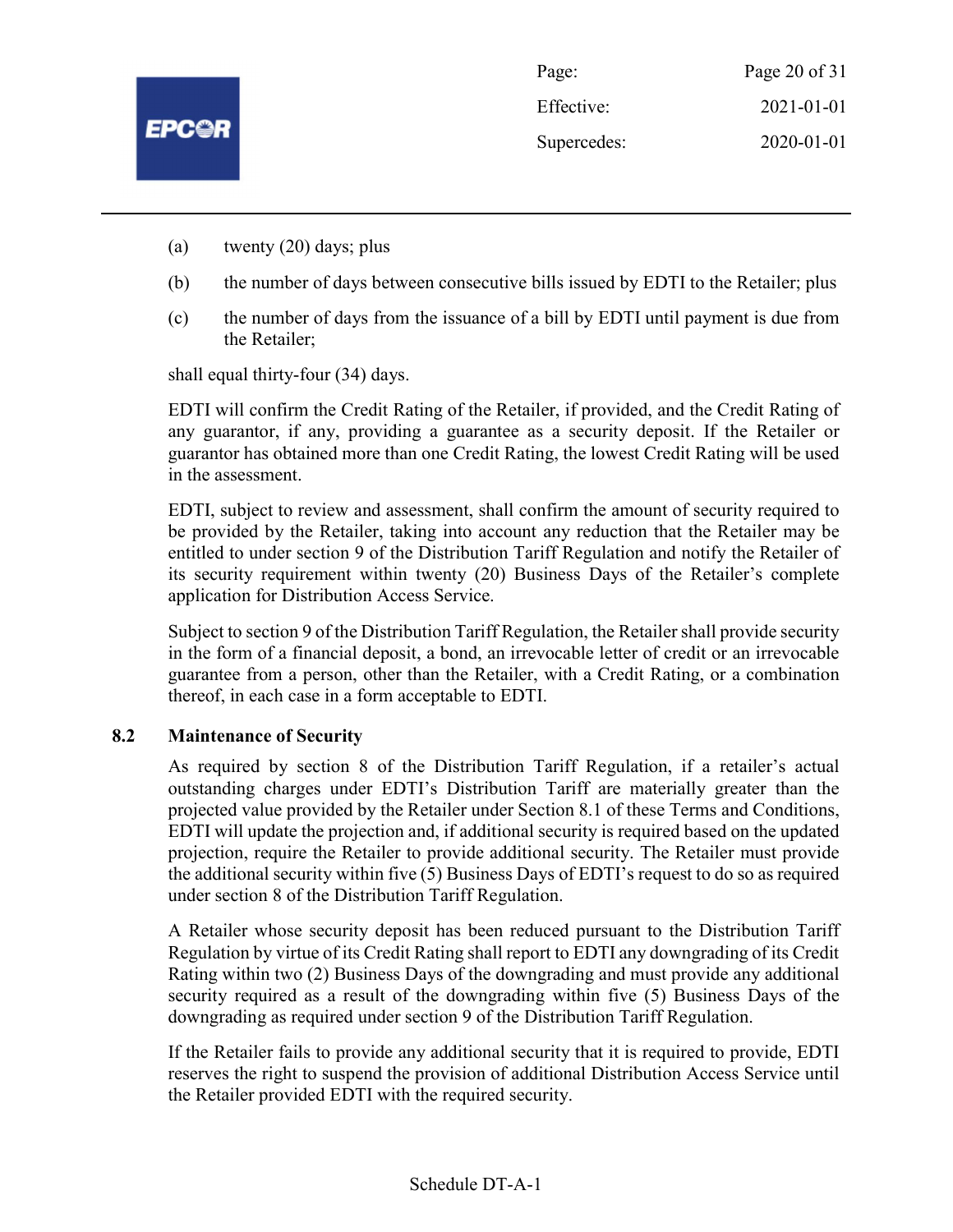

A Retailer must maintain the required amount of security deposit until all obligations of the Retailer under EDTI's Distribution Tariff are satisfied.

## 8.3 Use of Security

If a Retailer defaults in paying any amounts owing under EDTI's Distribution Tariff, EDTI will provide the Retailer notice as required by section 12 of the Distribution Tariff Regulation and will be entitled to draw on the security deposit of the Retailer to recover the Retailer's arrears including any accrued interest if they are not paid within three (3) Business Days after the date of the notice, provided that EDTI shall be entitled to draw on the security deposit without notice if, in the opinion of EDTI, the giving of such notice would impair EDTI's ability to make a claim against the Retailer's security or to deduct the unpaid arrears from the Retailer's financial deposit. EDTI may require additional security to replace the security drawn down because of the default by the Retailer. The Retailer must provide the additional security within five (5) Business Days of EDTI's request to do so.

## 8.4 Suspension of Service

If the Retailer fails to provide any security that it is required to provide under this Article 8, EDTI reserves the right to suspend the provision of additional Distribution Access Service until the Retailer provides EDTI with the required security.

## 8.5 Costs of Security

All costs associated with the provisions of the security required to be provided by a Retailer for its obligations under EDTI's Distribution Tariff are the responsibility of the Retailer.

## ARTICLE 9 – METERING

## 9.1 Meter Reading

EDTI shall make an actual meter reading for each Point of Service for which it provides Distribution Access Service for Customers of the Retailer in accordance with EDTI's meter reading schedule. At the request of a Retailer of Record, EDTI shall make an actual meter reading that does not fall within EDTI's meter reading schedule, off-cycle, as may be requested by the Retailer and EDTI will charge the Retailer for additional meter reading expense as set forth in the Fee Schedule as "Off-Cycle Meter Reads".

## 9.2 Record

An accurate record of meter readings will be kept by EDTI which will be the basis for billing by EDTI to the Retailer in accordance with the Distribution Tariff.

## 9.3 Estimated Consumption and Demand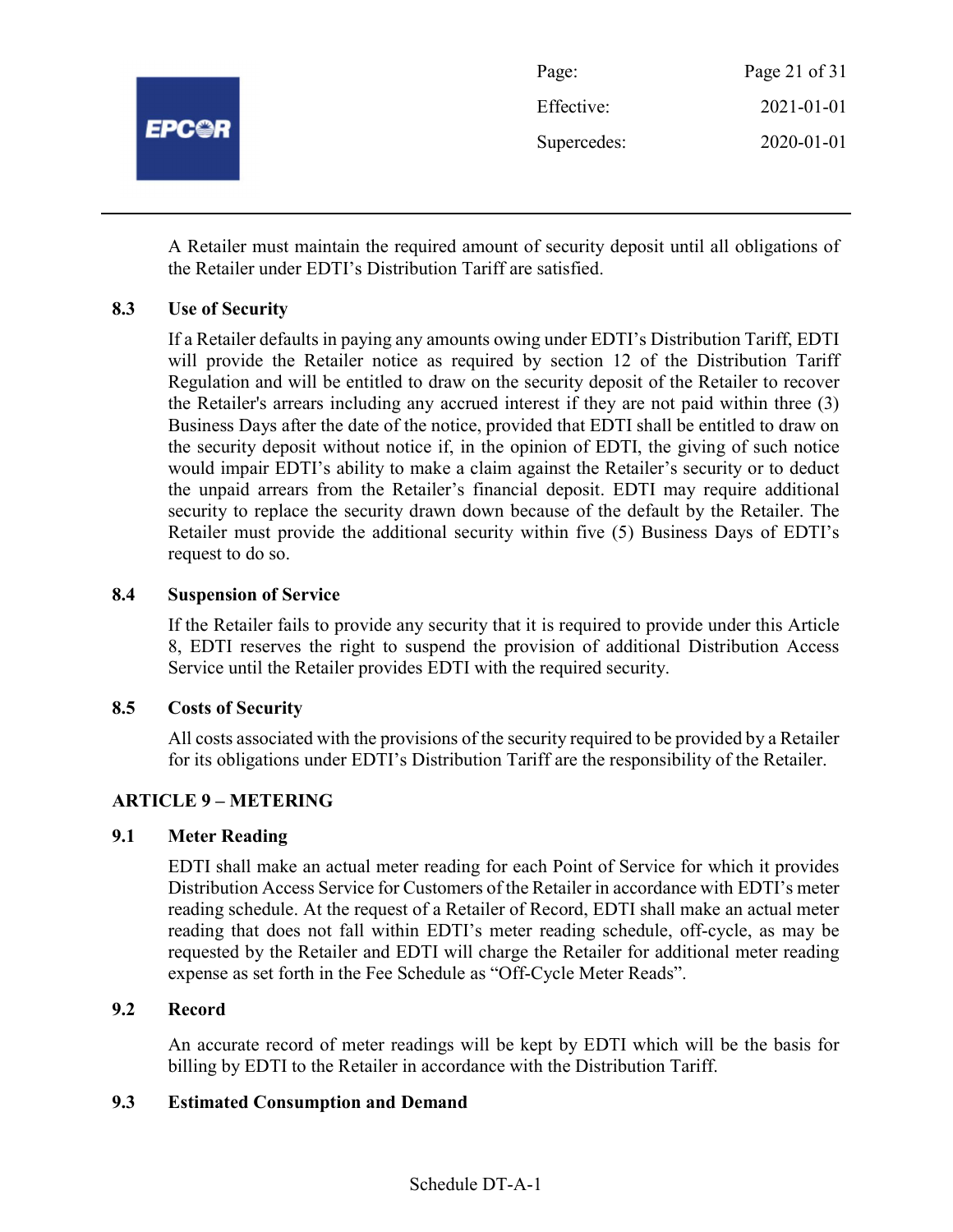The amount of energy used by a Customer will be estimated by EDTI based on the best available sources of information and evidence in the following circumstances:

- (a) where the Customer's Point of Service is not metered;
- (b) where a meter is inaccessible due to conditions on the Customer's premises;
- (c) where the meter is not scheduled to be read;
- (d) where it is determined that the amount of energy used was different from that recorded or billed due to incorrect billing procedures;
- (e) where a meter reading schedule or a meter change creates a transition period in EDTI's billing cycle; or
- (f) if the seal of a meter is broken or if the meter does not register correctly, regardless of the cause.

For small general service Customers whose load requirements are small, consistent, and can be accurately predicted, the billing demand may be determined, at the sole discretion of EDTI, from the nameplate rating of the Customer's equipment rather than being metered.

The demand of certain equipment which is used for short periods of time, such as arc welders, does not fully register on the thermal demand meters. Points of Service which include this type of equipment may be billed on an estimated demand.

If requested by the Retailer, EDTI will provide the Retailer with a description of the methodology used to estimate the use of energy by the Customers of the Retailer.

## 9.4 Other Metering Services

At the request by the Retailer, or with the Retailer's consent, EDTI may provide other metering services, above standard metering service, in its discretion, acting reasonably, and may charge separate fees for such service.

## 9.5 Meter Testing

At the request of a Retailer, EDTI shall arrange for on-site meter verification and if necessary, shall arrange for a meter to be tested by an official designated for that purpose by Measurement Canada or accredited agency as may, from time to time, be designated for this purpose. EDTI charges a fee as set forth in the Fee Schedule. If the meter is inaccurate, EDTI will refund the fee and make appropriate adjustments to the applicable Retailer's bills. If the meter is found to be accurate, EDTI will keep the fee to cover the cost of testing the meter.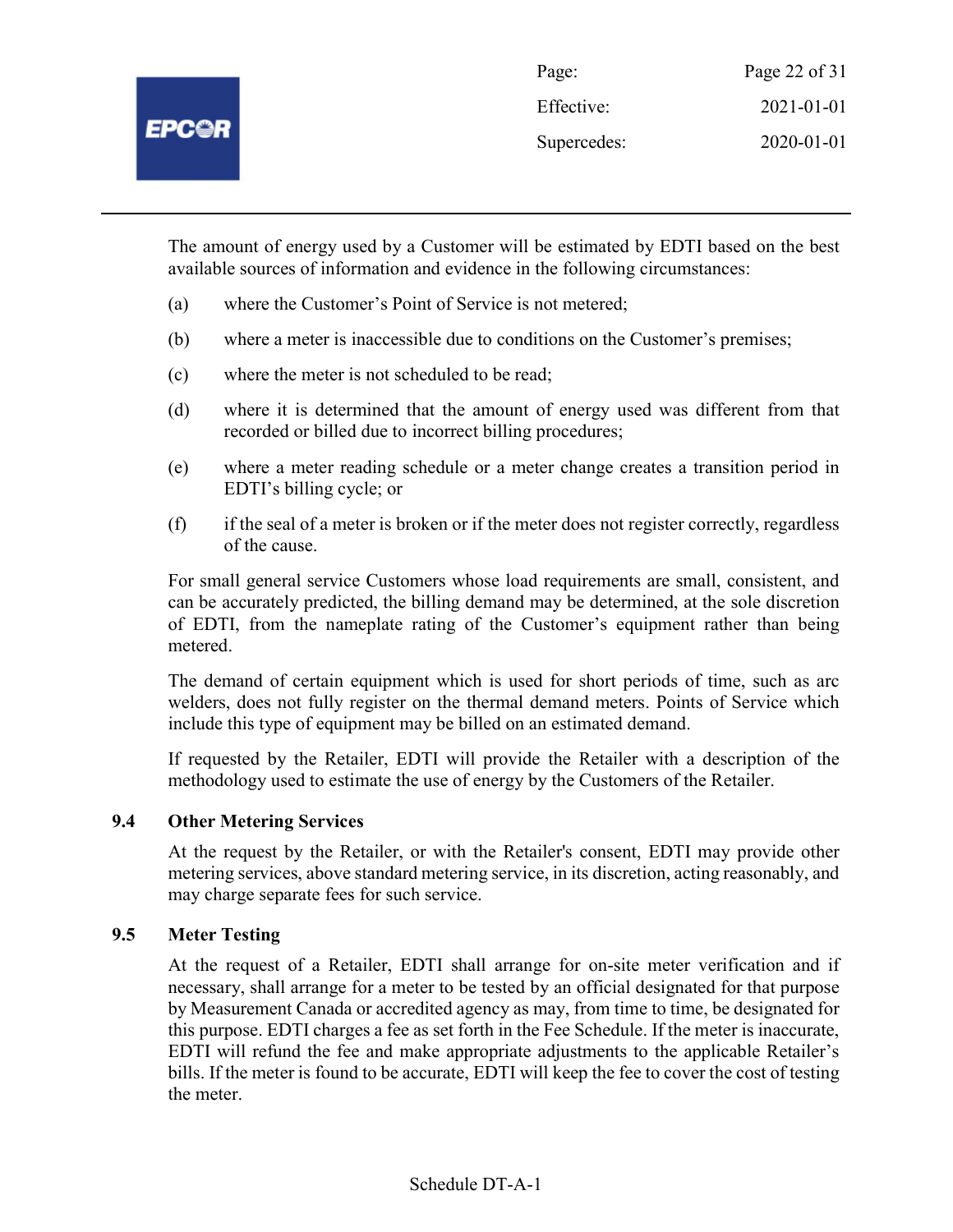

Page: Page 23 of 31 Effective: 2021-01-01 Supercedes: 2020-01-01

## 9.6 Adjustments for Faulty Metering

EDTI may make consumption and demand adjustments for faulty metering:

- (a) if the seal of a meter is broken or if the meter does not register correctly regardless of the cause;
- (b) when a Point of Service has been unmetered or incorrectly metered, regardless of the cause, or when a meter is found to be inaccurate in accordance with the Electricity and Gas Inspection Act, R.S. 1985, c. E-4 as amended from time to time; in these cases EDTI will make adjustments for a period not exceeding three (3) months, unless it can be shown that the error was due to some specific reported cause, the date of which can be fixed, in which case the actual date shall be used; or
- (c) where a Point of Service is unmetered and any seal attached to motors or other equipment is broken or any unauthorized change in the Facilities has been made.

Notwithstanding the section "Adjustment of Bills in Event of Billing Error", in any of the above noted cases EDTI may make adjustments for the lesser of the period of the error or one (1) year.

## ARTICLE 10 – LOAD SETTLEMENT

## 10.1 Request for Information

A Retailer may request profiling and settlement information above the basic service provisions for Load Settlement specified in the Settlement System Code providing:

- (a) the Retailer provides a written request to EDTI outlining the purpose for the additional settlement information; and
- (b) the additional settlement information applies only to the Customers of the Retailer.

Upon satisfaction of the above requirements, EDTI will advise the Retailer in a written proposal of the type of work, time of delivery and charges necessary to provide the additional settlement information to the Retailer.

## 10.2 Liability

The process of Retailer Load estimation involves statistical samples and estimating error. EDTI shall not be responsible for any sampling or estimating errors and shall not be liable to any Retailer for any costs that are associated with such errors.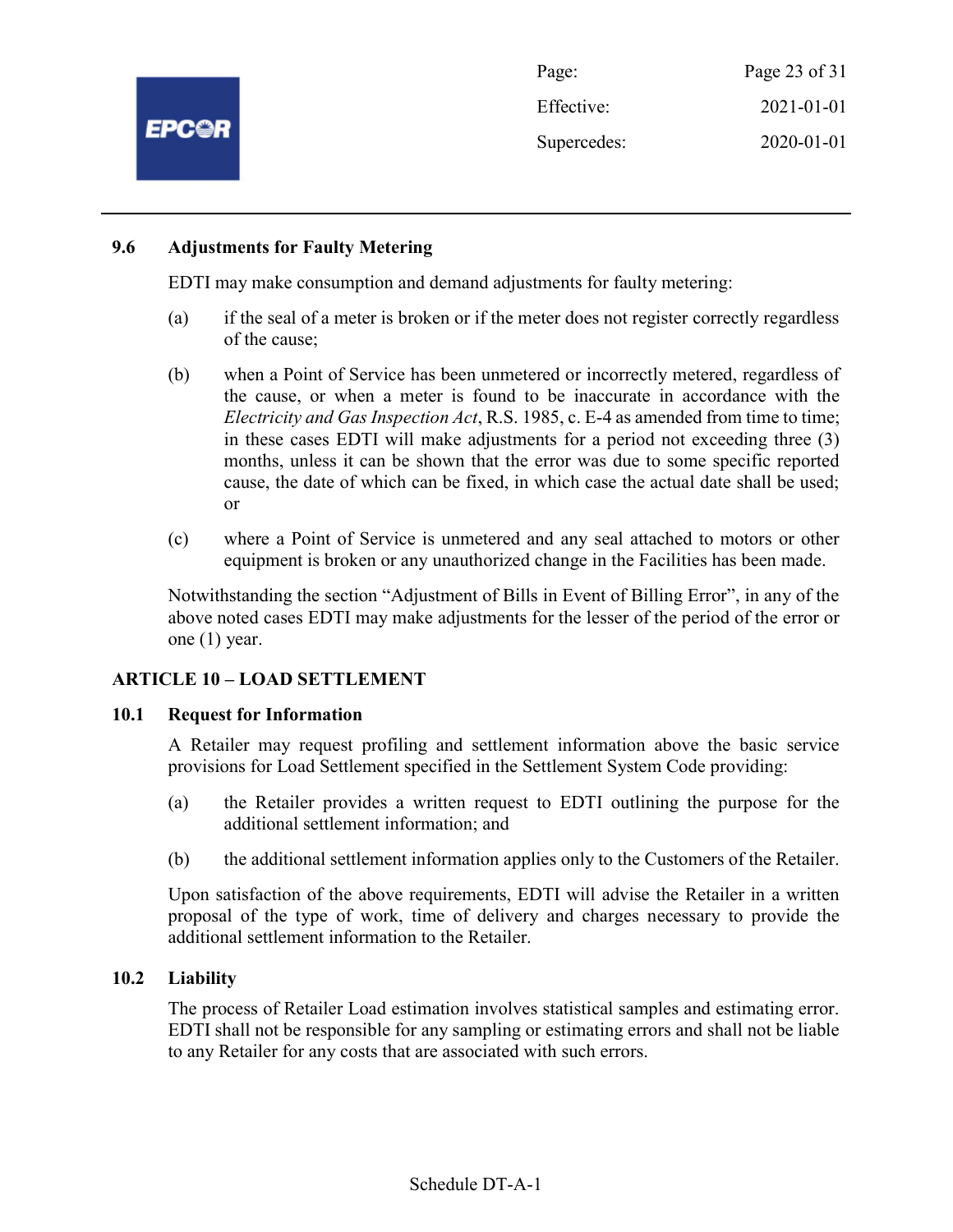

Page: Page 24 of 31 Effective: 2021-01-01 Supercedes: 2020-01-01

## ARTICLE 11 – LIABILITY AND INDEMNITY

## 11.1 EDTI Liability

Notwithstanding any other provision of these Terms and Conditions or any provision of any agreement between EDTI and a Retailer relating to the provision of Distribution Tariff Services (an "EDTI Agreement") EDTI, its directors, officers, agents, employees and representatives ("EDTI Parties") shall not be liable to the Customer, its directors, officers, agents, employees and representatives (collectively, the "Retailer Parties" and, individually, a "Retailer Party") for any loss, injury, damage, expense, charge, cost or liability of any kind suffered or incurred by the Retailer Parties, or any of them, whether of a direct, indirect, special or consequential nature, howsoever or whensoever caused, and whether in any way caused by or resulting from the acts or omissions of the EDTI Parties, or any of them, except for direct property damages incurred by the Retailer as a direct result of a breach of these Terms and Conditions or applicable EDTI Agreement or other act or omission by an EDTI Party, which breach or other act or omission is caused by the negligence or willful act or omission of harm of such EDTI Party. Any liability under this Section will be limited to an amount in proportion to the degree to which the EDTI Party acting negligently or willfully is determined to be at fault. For the purpose of the foregoing and without otherwise restricting the generality thereof, "direct property damage" shall not include loss of revenue, loss of profits, loss of earnings, loss of production, loss of contract, cost of purchased or replacement capacity and energy, cost of capital, and loss of use of any facilities or property, or any other similar damage or loss whatsoever.

## 11.2 Release

Subject to Section 11.1 above, none of the EDTI Parties (as defined above) will be liable to any of the Retailer Parties (as defined above) for any damages, costs, expenses, injuries, losses, or liabilities suffered or incurred by the Retailer Parties or any of them, howsoever and whensoever caused, and each Retailer Party hereby forever releases each of the EDTI Parties from any liability or obligation in respect thereof.

## 11.3 Retailer Liability

## 11.3.1 General

In addition to any other liability provisions set out in these Terms and Conditions or any provision in an EDTI Agreement (as defined above), a Retailer Party (as defined above) shall be liable for any damages, costs, expenses, injuries, losses, or liabilities suffered or incurred by EDTI Parties (as defined above), whether of a direct or indirect nature, caused by or arising from any acts or omissions of a Retailer Party that result in a breach ("Breach") of these Terms and Conditions or the applicable EDTI Agreement, or any negligent or willful acts or omissions of harm of a Retailer Party outside of a Breach. Any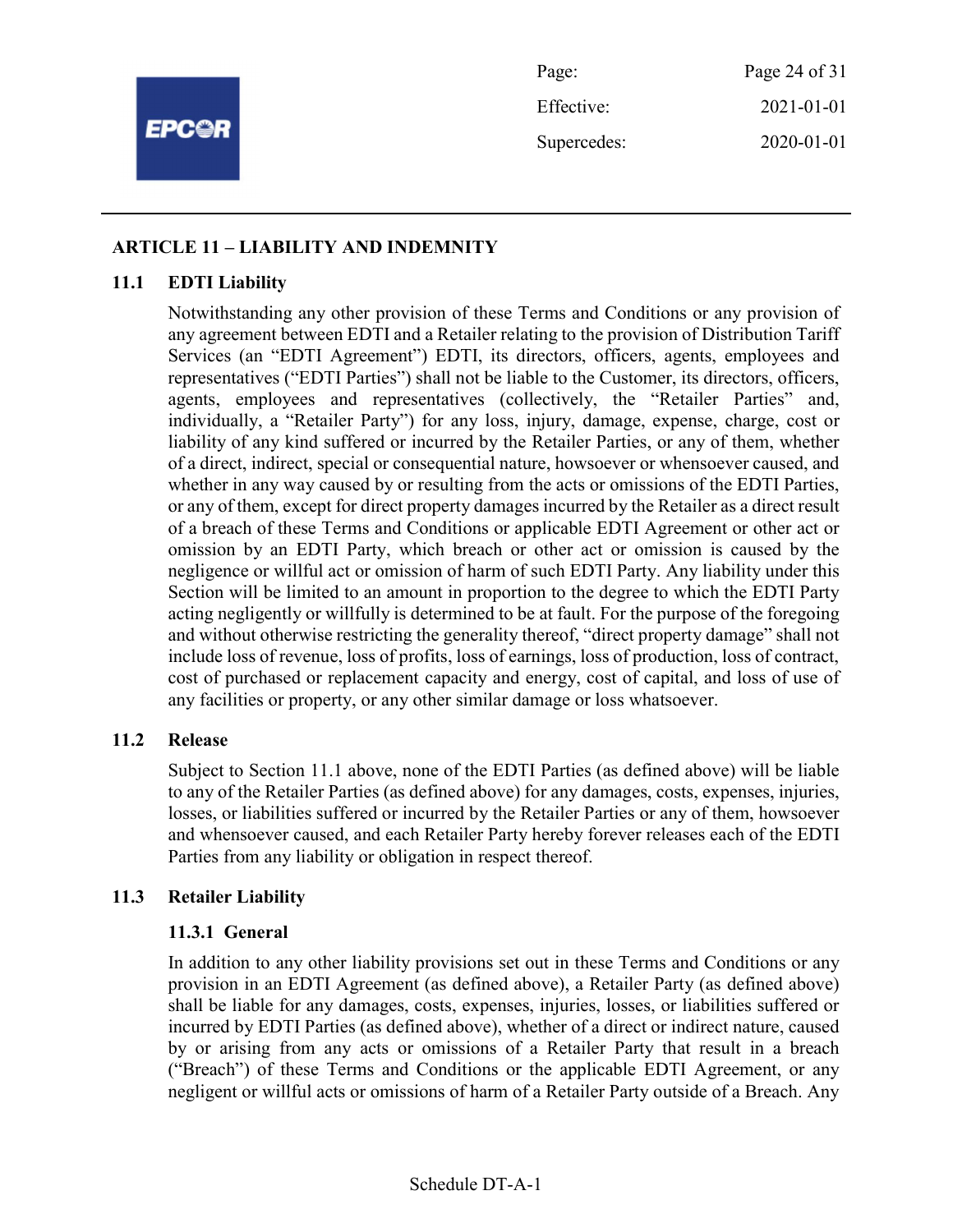

liability under this section will be limited to an amount in proportion to the degree to which the Retailer Party is at fault.

## 11.3.2 Indemnification by Retailer of EDTI for Third Party Claims

- (a) A Retailer (the "Indemnitor") shall indemnify and hold harmless EDTI Parties (as defined above) ("Indemnitee(s)") from and against any direct damages, injuries, losses and other liabilities claimed against the Indemnitee or any of them, and all related costs and expenses (including reasonable legal fees) suffered or incurred by any of them in relation to any claims, causes of action, actions, suits or proceedings by a third party ("Claim") which arise from damage to property or injury to or death of persons resulting from the Indemnitor's failure to perform its obligations under these Terms and Conditions or the applicable EDTI Agreement (as defined above), which failure is caused by the negligence or willful act or omission of harm of the Indemnitor acting within the scope of its authority or employment. The indemnity under this section will be limited to an amount in proportion to the degree to which the Indemnitor is at fault.
- (b) In the event that an Indemnitee is entitled to and desires to assert its right to indemnification from an Indemnitor under this Section, such Indemnitee will give the Indemnitor prompt notice of the Claim, which shall describe the Claim in reasonable detail and shall indicate the estimated amount, if practicable, of the indemnifiable loss that has been or may be sustained by the Indemnitee. The failure to promptly notify the Indemnitor hereunder shall not relieve the Indemnitor of its obligations hereunder, except to the extent that the Indemnitor is actually and materially prejudiced by the failure to so notify promptly.
- (c) Subject to Section 11.3.2(b) hereof, if the Indemnitor delivers to the Indemnitee a written acknowledgement of its unconditional and irrevocable obligation to indemnify the Indemnitee under Section 11.3.2(a) in respect of:
	- (i) all of the damages, injuries, losses, liabilities, costs and expenses that may be claimed against, or suffered or incurred by, the Indemnitee in respect of the Claim within ten (10) days following the Indemnitor's receipt of the Indemnitee's notice of such Claim and if the existence of such obligation to indemnify is made known by the Indemnitor to the third-party claimant (and, if applicable, to the court or other tribunal determining the Claim), the Indemnitee shall make available to the Indemnitor all information in its possession or to which it has access, other than information that has been designated as confidential by the provider of such information, which is or may be relevant to the particular Claim and the Indemnitor shall be entitled, at its option, to take carriage of the defense of the Claim by its own counsel and, if it elects to do so, the Indemnitee shall cooperate with the Indemnitor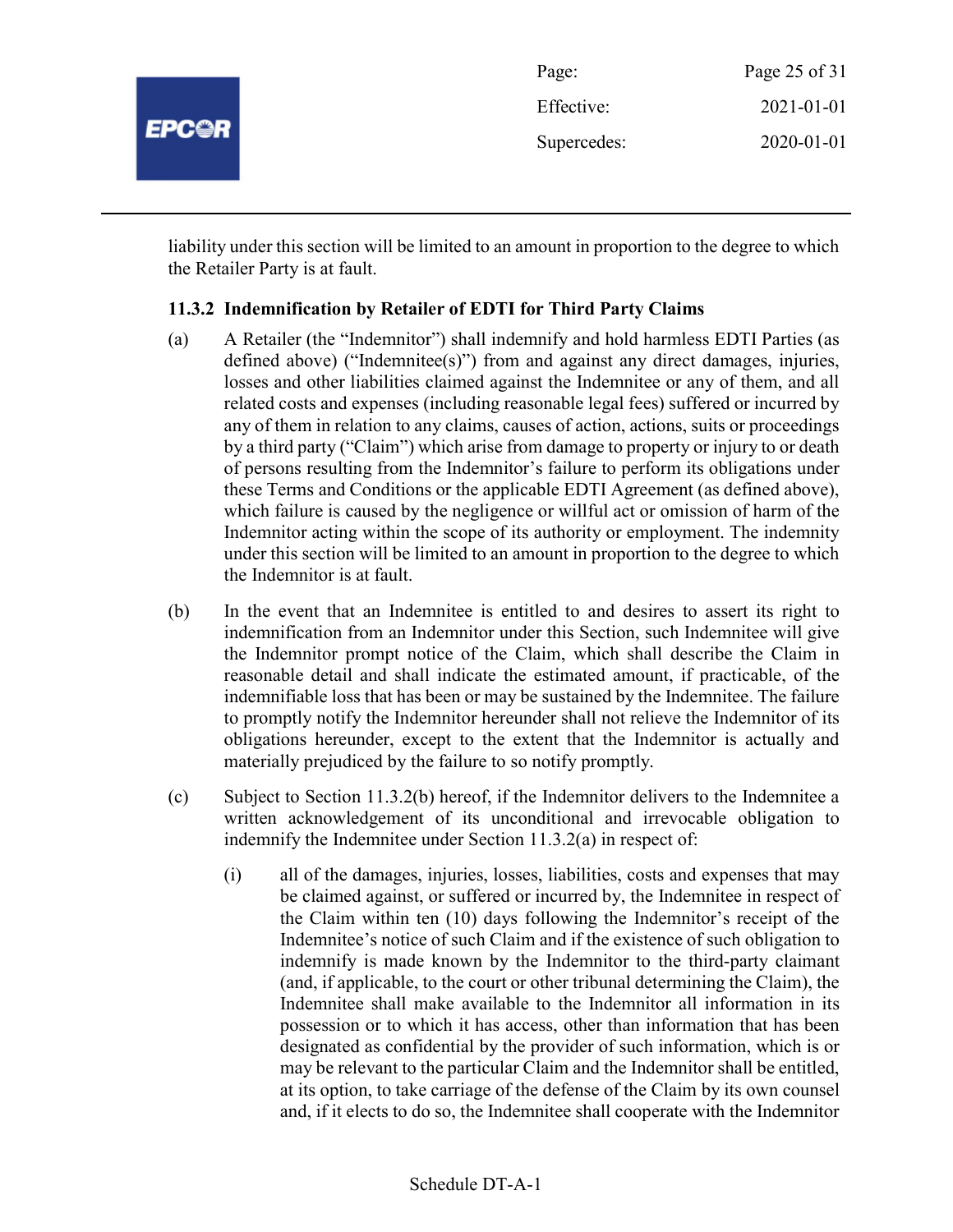

| Page:       | Page 26 of 31 |
|-------------|---------------|
| Effective:  | 2021-01-01    |
| Supercedes: | 2020-01-01    |

to the fullest reasonable extent in the defense, settlement or compromise of the Claim; or

(ii) some, but less than all, of the damages, injuries, losses, liabilities, costs and expenses that may be claimed against, or suffered or incurred by, the Indemnitee in respect of the Claim within ten (10) days following the Indemnitor's receipt of the Indemnitee's notice of such Claim and if the Indemnitee is of the opinion that the Indemnitor's interests are not in conflict with its own, the Indemnitee shall make available to the Indemnitor all information in its possession or to which it has access, other than information that has been designated as confidential by the provider of such information, which is or may be relevant to that portion of the Claim in respect of which the Indemnitor has an obligation to indemnify the Indemnitee and consult with the Indemnitor in respect thereof.

The Indemnitee shall not make any admission of the liability regarding, or settle or compromise, that portion of the Claim in respect of which the Indemnitor has acknowledged its obligation to indemnify the Indemnitee without the written consent of the Indemnitor, which consent shall not be unreasonably withheld.

The provisions of this Section 11.3.2(c) shall not apply in respect of any Claim to which the Indemnitor is, or may reasonably be expected to be, a party and where the Indemnitee is asserting legal defenses in relation to the Claim that conflict with legal defenses being asserted by the Indemnitor.

## ARTICLE 12 – FORCE MAJEURE

## 12.1 Force Majeure Relief

If an event or circumstance of Force Majeure occurs that affects EDTI's ability to provide any Distribution Access Service, EDTI's obligations and responsibilities hereunder and under any agreement relating to the provision of Distribution Access Service, so far as they are affected by the Force Majeure or the consequences thereof, shall be suspended until such Force Majeure or the consequences thereof are remedied and for such period thereafter as may reasonably be required to restore the Distribution Access Service. A Retailer will be required to continue to pay the Minimum Charge, if applicable, during the period in which EDTI claims relief by reason of Force Majeure.

## 12.2 Notice

EDTI shall promptly give the relevant party notice of the Force Majeure including full particulars hereof and shall promptly give the relevant party notice when the Force Majeure ceases to prevent performance of EDTI's obligations.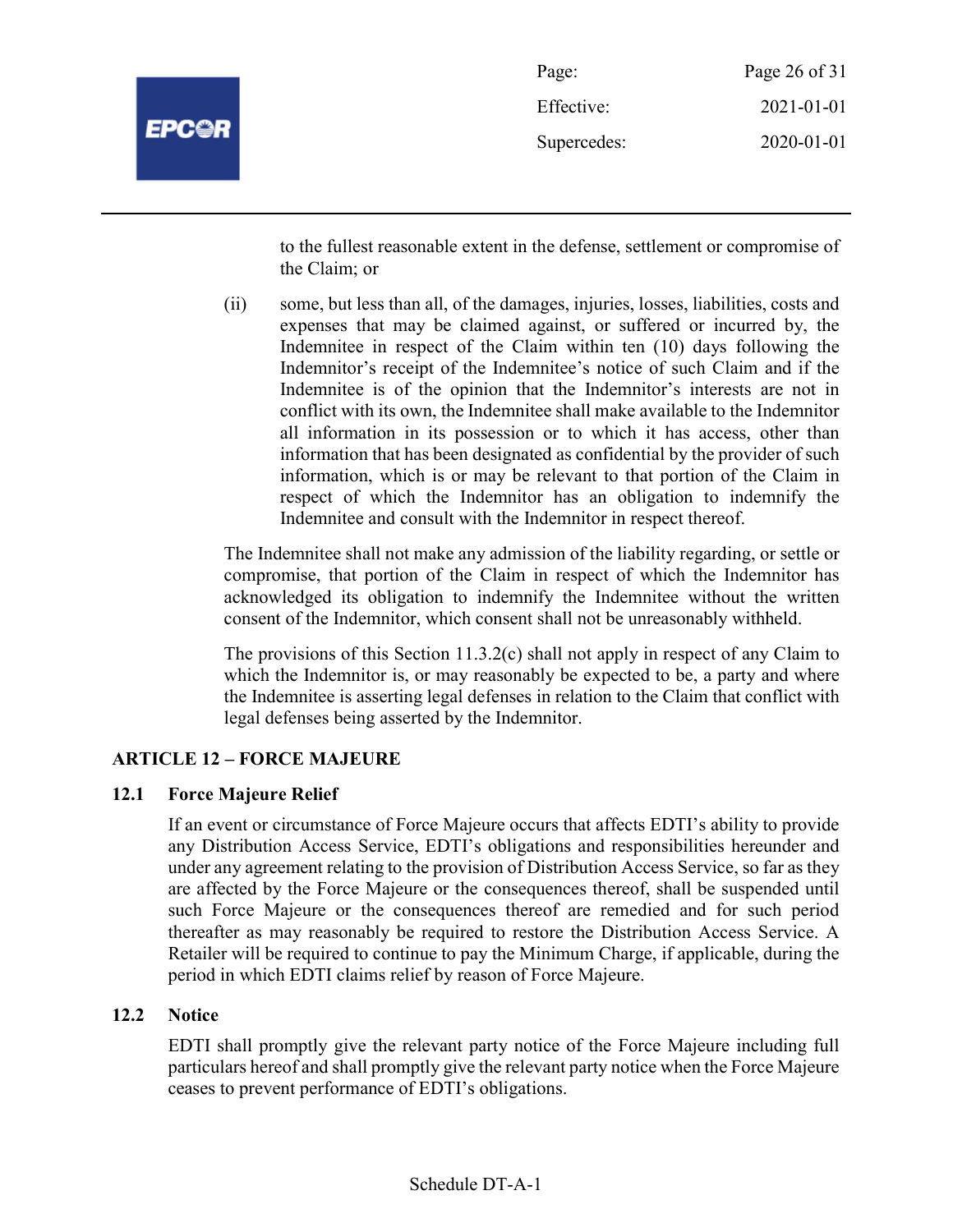

| Page:       | Page 27 of 31 |
|-------------|---------------|
| Effective:  | 2021-01-01    |
| Supercedes: | 2020-01-01    |

## 12.3 Obligation to Remedy

EDTI shall promptly remedy the cause and effect of the Force Majeure insofar as it is reasonably able to do so.

## 12.4 Strikes and Lockouts

Notwithstanding any other provision of these Terms and Conditions, the settlement of any strike, lockout or other industrial disturbance shall be wholly in the discretion of EDTI and EDTI may settle such strike, lockout or industrial disturbance at such time and on such terms and conditions as it may deem appropriate. No failure or delay in settling such strike, lockout or industrial disturbance shall constitute a cause or event within the control of EDTI or deprive EDTI of the benefits of this Article 12.

## ARTICLE 13 – DISPUTE RESOLUTION

## 13.1 Resolution by EDTI and Retailer

If any dispute between EDTI and a Retailer arises at any time in connection with these Terms and Conditions, EDTI and the Retailer acting reasonably and in good faith, shall use all reasonable efforts to resolve the dispute as soon as possible in an amicable manner. If the dispute cannot be otherwise resolved pursuant to this Article 13, the chief executive officers of EDTI and the Retailer shall meet to attempt to resolve the dispute.

## 13.2 Resolution by Arbitration

If any dispute has not been resolved pursuant to Section 13.1 hereof within thirty (30) days after notice from EDTI or the Retailer to the other of its desire to have the dispute resolved, then the dispute shall be resolved pursuant to Sections 13.3 to 13.11 hereof. EDTI and the Retailer shall abide by the terms of any award rendered by the arbitrator(s) appointed hereunder without delay.

## 13.3 Arbitrators

All disputes or differences between EDTI and a Retailer in connection with these Terms and Conditions shall be referred (unless EDTI and the Retailer concur in the appointment of a single arbitrator) to a board of arbitrators consisting of one (1) arbitrator to be appointed by each of EDTI and the Retailer who shall, by instrument in writing, appoint a third arbitrator immediately after they are themselves appointed. Notwithstanding the foregoing, any disputed matters between EDTI and a Retailer relating to an order or direction made or approved by the Commission or falling within the exclusive jurisdiction of the Commission, shall be referred to the Commission for resolution.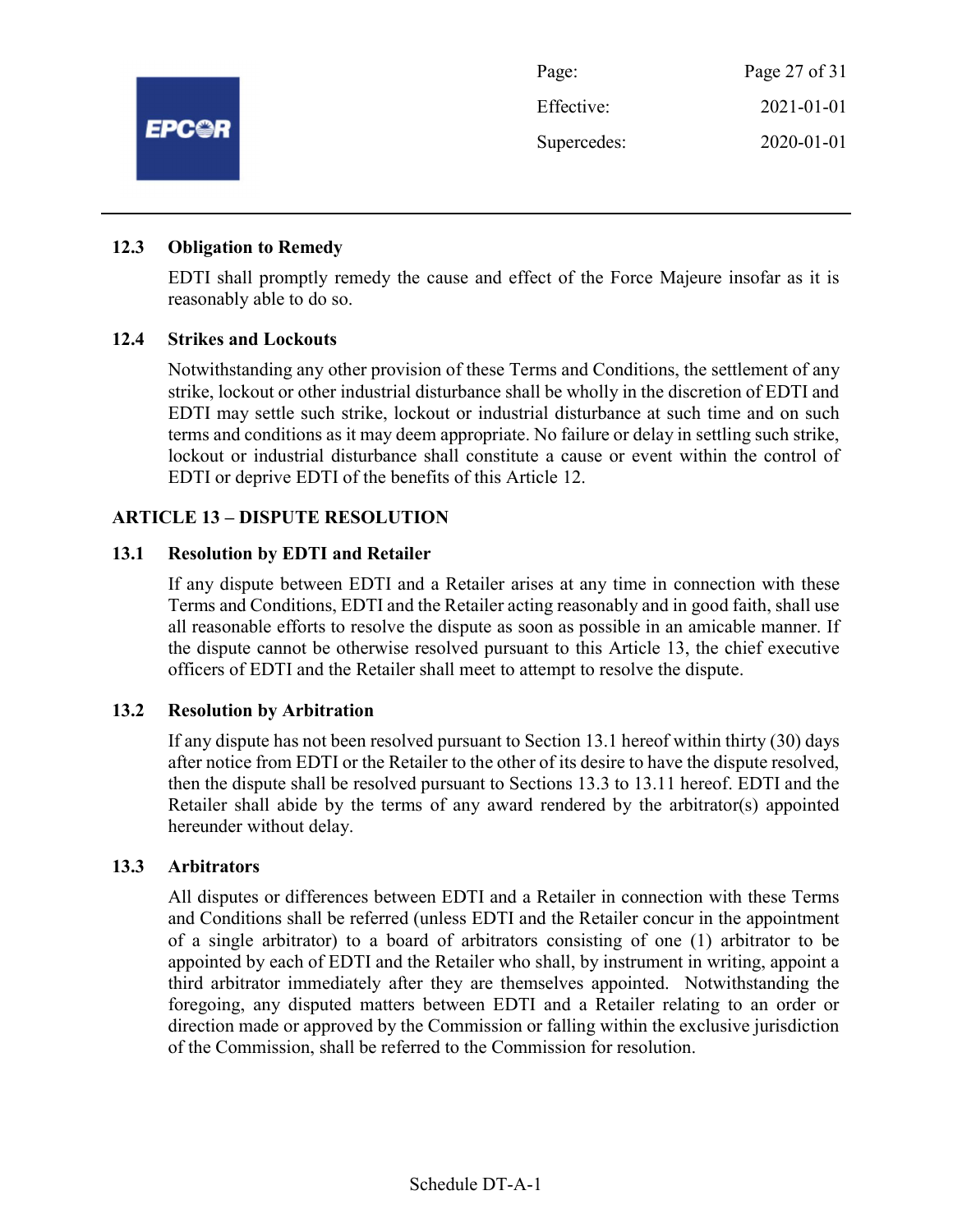

## 13.4 Failure to Concur

EDTI and a Retailer shall be deemed to have failed to concur in the appointment of a single arbitrator if such an arbitrator shall not have been appointed within fifteen (15) days after the serving by either EDTI or the Retailer on the other of notice requesting it to concur in the appointment of such an arbitrator.

## 13.5 Refusal to Appoint an Arbitrator

If either EDTI or the Retailer shall neglect or refuse to appoint an arbitrator within fifteen (15) days after the other party (provided such other party has appointed its arbitrator) has served EDTI or the Retailer, as the case may be, with notice to make the appointment, the party who has appointed its arbitrator shall be entitled to apply, upon notice to the other party, to a Justice of the Court of Queen's Bench of Alberta to appoint an arbitrator for the party in default.

#### 13.6 Failure to Appoint a Third Arbitrator

If the arbitrators appointed by EDTI and the Retailer have not, within fifteen (15) days after their appointment or the appointment of the arbitrator last appointed, as the case may be, appointed a third arbitrator, either EDTI or the Retailer shall be entitled to apply upon notice to the other party to a Justice of the Court of Queen's Bench of Alberta to appoint such an arbitrator.

#### 13.7 Technical Competence

Any arbitrator appointed under the provisions of this clause whether by concurrence of EDTI and the Retailer, by either party, by the arbitrators, or by a Justice of the Court of Queen's Bench of Alberta shall, in the opinion of the persons making such appointment, be possessed of such technical or other qualifications as may be reasonably necessary to enable him to properly adjudicate upon the dispute or difference.

#### 13.8 Compensation of Arbitrators

Each party shall be responsible for the costs of the arbitrator appointed by it hereunder. The costs of the third arbitrator shall be divided evenly between the parties.

## 13.9 Application of the Arbitration Act (Alberta)

Except as herein modified, the provisions of the Arbitration Act, R.S.A., 2000, c. A-43, as amended from time to time, shall apply to any arbitration proceeding.

#### 13.10 Decisions Binding

A decision of the single arbitrator or the majority of the three arbitrators named or appointed shall be final and binding upon each of the parties to the dispute or difference.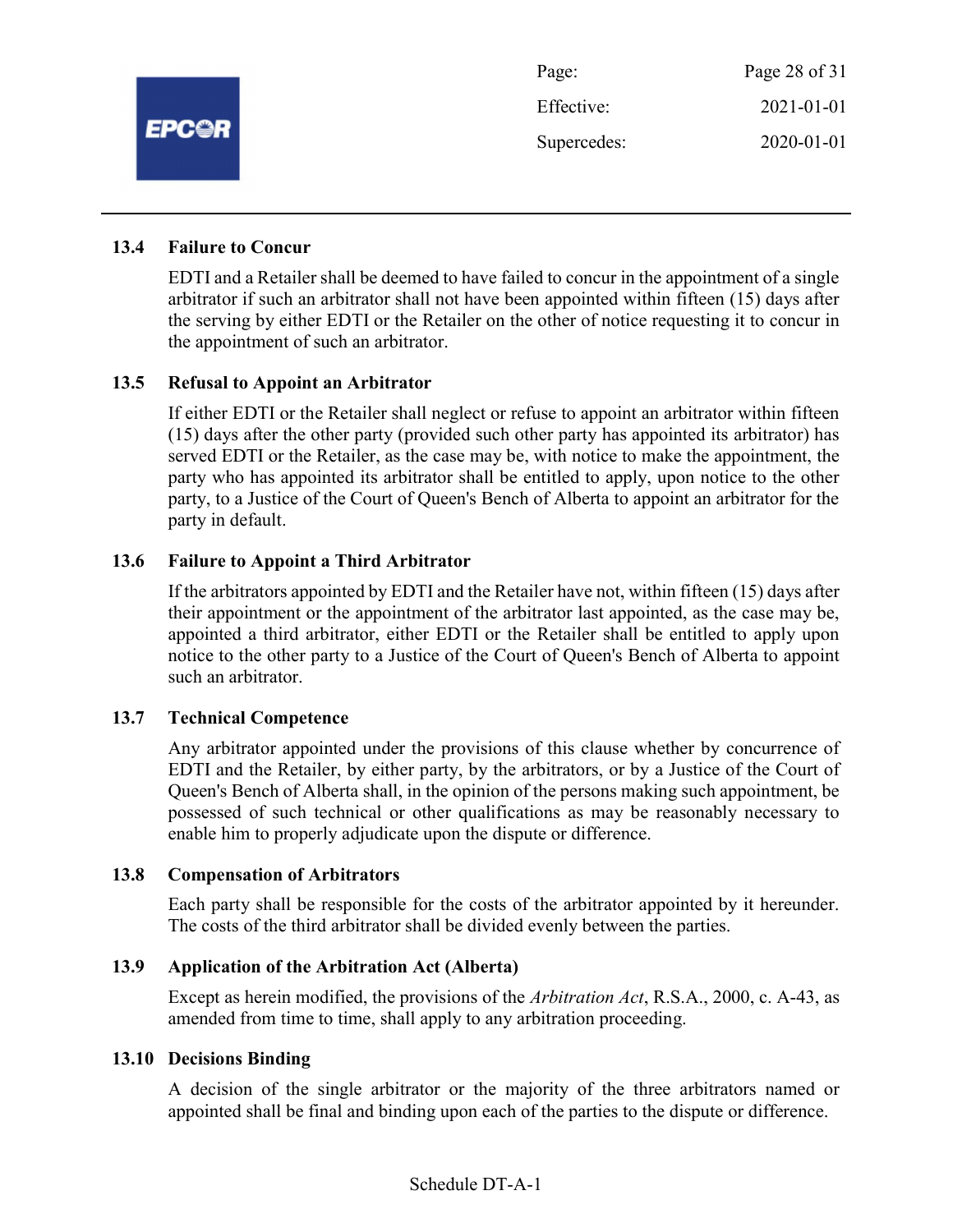

## 13.11 Continuity of Service

All performance required under these Terms and Conditions by EDTI and the Retailer and payment therefore shall continue during the dispute resolution proceedings contemplated by this Article 13, provided that in the case of any such proceedings pertaining to amounts payable under these Terms and Conditions, any payments or reimbursements required as a result of the proceedings shall be effective as of a date to be determined in such proceedings and interest shall be paid thereon by the party required to make the payment or reimbursement on the amount thereof at the rate quoted by the Royal Bank of Canada as its "prime rate" from the date so determined until paid.

## ARTICLE 14 – ADDITIONAL PROVISIONS RELATING TO SERVICES

## 14.1 Independent System Operation or Transmission Facility Owner Requirements

The Retailers acknowledge and agree that EDTI is bound by all operating instructions, policies and procedures of the ISO and transmission facility owners which are needed to maintain the integrity of the Interconnected Electric System. The Retailers acknowledge and agree that they will cooperate with EDTI so that EDTI will be in compliance with all such operating instructions, policies and procedures which include, but are not limited to, those operating instructions, policies and procedures pertaining to minimum and maximum generation emergencies, and supply voltage reduction or full interruption of Customer load by either manual or automatic means.

## 14.2 Compliance with Applicable Legal Authorities

EDTI and the Retailer are subject to, and shall comply with, all existing or future applicable federal, provincial and local laws, all existing or future orders or other actions of the ISO or of governmental authorities having applicable jurisdiction. EDTI will not violate, directly or indirectly, or become a party to a violation of any applicable requirement of the ISO or any applicable federal, provincial or local statute, regulation, bylaw, rule or order in order to provide Distribution Tariff Services to the Retailer or a Customer of the Retailer. EDTI's obligation to provide Distribution Tariff Services is subject to the condition that all requisite governmental and regulatory approvals for the provision of such Distribution Tariff Services will have been obtained and will be maintained in force during such period of Distribution Tariff Services.

## 14.3 Service Interruption

While EDTI takes all reasonable efforts to guard against interruptions, it does not guarantee uninterrupted service. Without liability of any kind to EDTI, EDTI shall have the right to disconnect or otherwise curtail, interrupt or reduce Distribution Tariff Service to Customers whenever EDTI reasonably determines, or when EDTI is directed by the ISO, that such a disconnection, curtailment, interruption or reduction is: